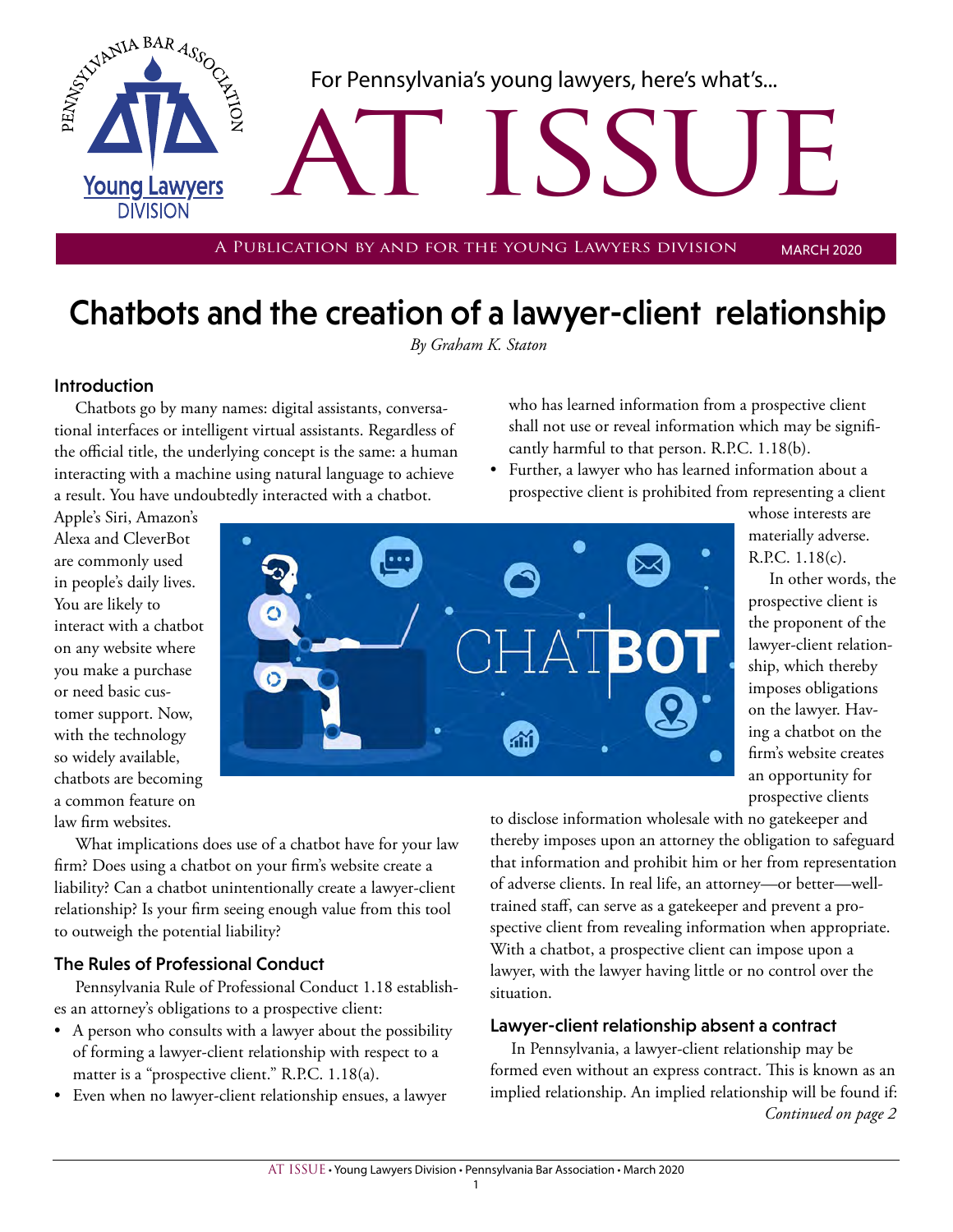

#### **Editors**

Mark Kovalcin, Editor-in-Chief Anthony D. Cox Jr., Cheri Sparacino, and Elizabeth Spangenberg, Assistant Editors

*At Issue* is published by the PBA Young Lawyers Division. Editorial items, news material and correspondence should be sent to the PBA Communications Department, P.O. Box 186, Harrisburg, Pa. 17108-0186.

#### **Division Officers:**

Jennifer Menichini, Chair Colin O'Boyle, Chair-elect Alaina Koltash, Immediate Past Chair Garnet Crossland, Secretary Christopher Michelone, Treasurer Paul Edger, Division Delegate Kyle Dale Perdue, ABA Representative Sharon Barney, At-Large Chair Jennifer Whitehurst, At-Large Chair

#### **Zone Chairpersons:**

Zone 1: Karen Grethlein, M. Zane Johnson Zone 2: Marissa Harper Zone 3: Jennifer Galloway, Jada Greenhowe Zone 4: Taylor J. Mullholand Zone 5: Diana Marie Collins, Donald Gual Zone 6: Zachary Kansler Zone 7: Lydia Caparosa, Sarah L. Quinn Zone 8: Schawnne K. Kilgus Zone 9: Patrick J. Gallo, Patrice Turenne Zone 10: Andrea Boyle, Melissa Merchant-Calvert Zone 11: Daniel C. McKenrick, Adrianne Peters Sipes Zone 12: Devon Alyse Malloy, Michelle Ross

#### **PBA Staff:**

Maria Engles, Young Lawyers Division Coordinator 1-800-932-0311 x2223 maria.engles@pabar.org

Diane Banks, Editorial Liaison

The materials printed herein are of general reference and are subject to interpretation consistent with state and federal laws.

Commentary published in *At Issue* reflects the views of the authors and should not be regarded as the official views of the PBA Young Lawyers Division and/or the PBA.



## **Chatbots**

*Continued from page 1*

(1) the purported client sought advice or assistance from the attorney; (2) the advice sought was within the attorney's professional competence; (3) the attorney expressly or impliedly agreed to render such assistance; and (4) it is reasonable for the putative client to believe the attorney was representing him. See *Cost v. Cost*, 677 A.2d 1250, 1254 (Pa. Super. 1996); see also *Atkinson v. Haug*, 622 A.2d 983, 986 (Pa. Super. 1993).

It is reasonable to be concerned that a chatbot on the firm's website may create an implied relationship. The first two elements would be easily met. The purported client is most likely on the firm's website in order to seek assistance from an attorney. It is probable that the advice sought is within the firm's professional competence, as that information is likely on the site and readily apparent to the putative client. As to the third factor, does a chatbot imply an agreement to render assistance? From the putative client's perspective, it very well may. Where a putative client sees an opening message of "Let's get your case started today!," they may believe the attorney has agreed to render assistance. Even when the opening message is as banal as, "How may I be of service today?," there is a chance that a less-than-savvy putative client may believe the attorney has agreed to render assistance. Keep in mind the kind of clientele that will be attempting to find their attorney online.

Additionally, the avatar used may mislead a putative client. Many firms have used pictures of a real person as the avatar for the chatbot. One firm went so far as to use a picture of the managing attorney as the chatbot avatar. This could reasonably lead a

putative client to believe that they are in fact speaking with that attorney.

Of course, a disclaimer is a great place to start. However, that may not be sufficient to dissuade a putative client's belief that an attorney has agreed to render assistance if there are other factors such as a misleading opening message or a picture of the managing attorney connected to the message.

So far, case law outlining what is reasonable for a putative client to believe in these circumstances has not developed. However, it is likely to become an issue eventually and no one wants their firm to be the example. Allowing for an unsupervised line of communication may imply an agreement to render assistance. Unlike an email, the putative client receives a response in real time. Unlike a phone call with your secretary, the client is dictating what, and how much, information they will give to you, rather than being guided by your trained staff who could limit their disclosures.

For example, Ascend, a chatbot powered by Wix (a cloud-based web development platform) is a readily available tool for the many customers who use Wix to build their website. Ascend has a function which allows a potential client to submit documents via the chatbot interface. Imagine an overzealous putative client submitting his entire case file. You may have implied an agreement to render assistance by accepting the putative client's documents, replete with confidential identifying information, through your website. At the very least, the scenario would create the obligation to protect the information contained in the submitted documents as if the individual were a prospective client under Rule 1.18. This appears a quick and easy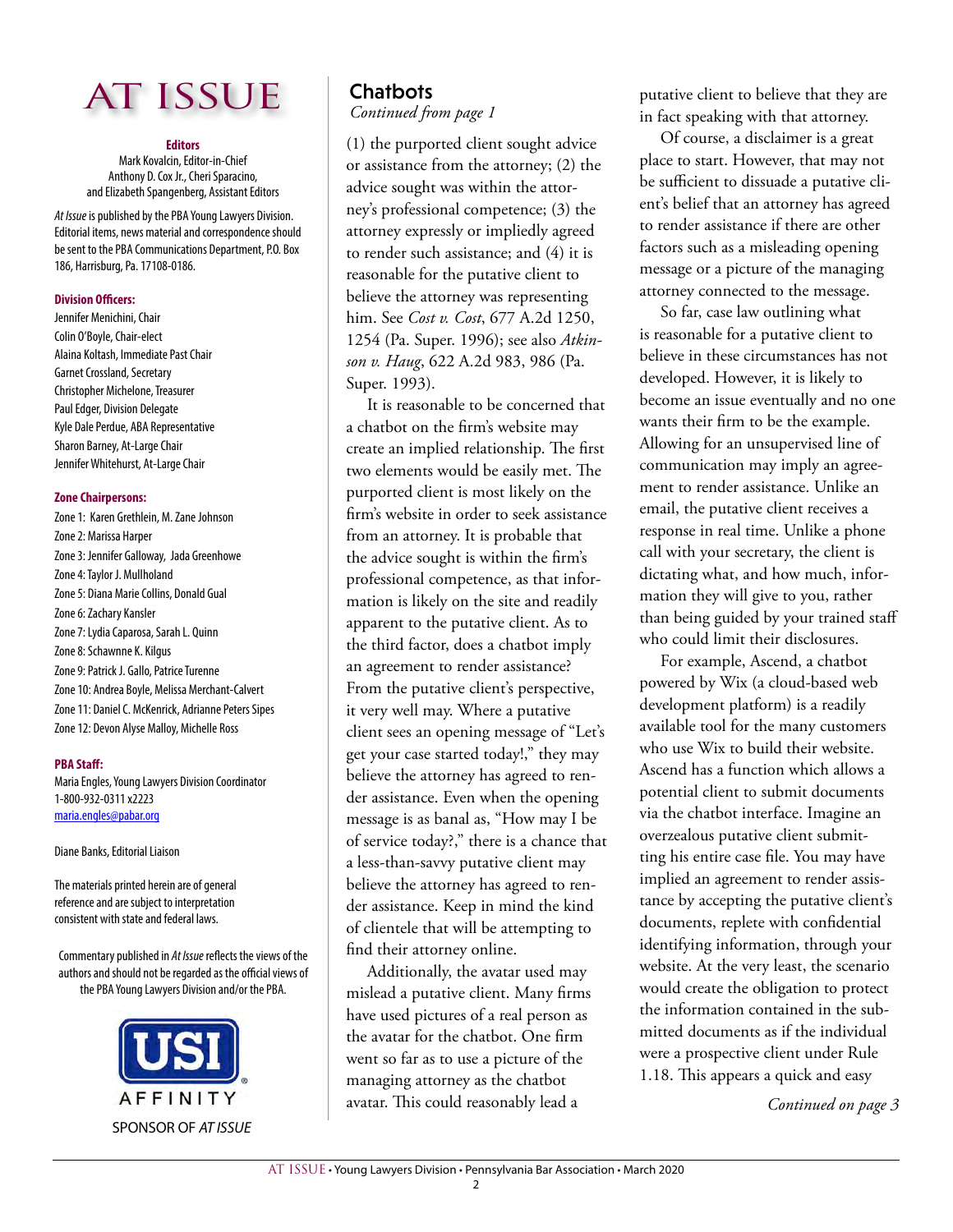### **Chatbots**

### *Continued from page 2*

way to conflict yourself out of a lot of work and complicate your conflict checks moving forward.

#### Conclusion

In sum, it is important to undertake an earnest cost-benefit analysis as to whether or not a chatbot is appropriate for your firm's website. At first glance, it may feel like a nice way to appear technologically savvy, but what benefit is a chatbot actually providing your clients and potential clients? In light of the potential liabilities indicated above, it may not be conducive to an efficient law firm.

*Graham K. Staton graduated from Rutgers School of Law–Camden in 2016. He is barred in New Jersey and Pennsylvania. From 2017 to 2018, Graham practiced with the Rutgers Law Associates Fellowship Program, a general practice firm that serves low to moderate income clients in New Jersey. Graham served as law clerk to Judge Craig R. Harris, J.S.C. in Essex County, New Jersey. Currently, he is an associate in the Litigation Department* 



*with Inglesino, Webster, Wyciskala & Taylor LLC in Parsippany, New Jersey.* 

## Surviving your first few years of legal practice

**IFF 18 The Frankly, a bit dejected.** Like many first-year associates, I found myself in the midst of an abrupt transition. The sense of accomplishment that follows earning a law degree remember the feeling vividly: overwhelmed, helpless and, frankly, a bit dejected. Like many first-year associates, I found myself in the midst of an abrupt transition. The and passing the bar exam was a distant memory. Instead, I sat at my desk in October 2011 feeling frustrated as I pondered what to write down on my timesheet about the 1.2 hours of time it had taken me to figure out whether responses to document requests needed a client's signed verification.

The first few years of legal practice are difficult. Even in an ideal situation, new associates struggle to balance the demands of billable hours with life outside of the office, learn the personalities of their colleagues and, crucially, gain some level of comfort with their new job title of "attorney." For many attorneys, only time and experience help reinstill a sense of competence and confidence. But because that feedback is not particularly helpful, I offer these five tips to help you survive those first few years of practice.

### 1. Clarify Expectations at the Outset of an Assignment

At the first meeting when you receive a new assignment, clarify the assigning attorney's expectations with regard to the timeline and the deliverable. Are you expected to prepare a formal memo? A less formal email? Does the assigning attorney just want you to compile the key relevant cases? There is no "right" answer, but you and the assigning attorney should be on the same page. Knowing the expected timeline allows you to budget your time and prioritize. For example, researching case law to respond to a pending motion for sum-

*By Alicia S. Luke*



mary judgment is likely more time-sensitive than analyzing another party's discovery responses. It is important to clarify expectations before you start digging into the work.

With respect to the timeline, set realistic expectations and work hard to meet the due date. That said, unexpected emergencies can arise. It is vitally important to maintain clear communication if an unplanned interruption results in your need to request additional time beyond what was originally discussed. Do not wait for the "Where are we on this?" email from the assigning attorney, which will inevitably leave a pit in your stomach, to ask for additional time. If something unexpected comes up, mention it early.

### 2. No One Expects You to Know All the Answers. But . . .

Fortunately, although painstaking, I figured out whether responses to document requests require a client's executed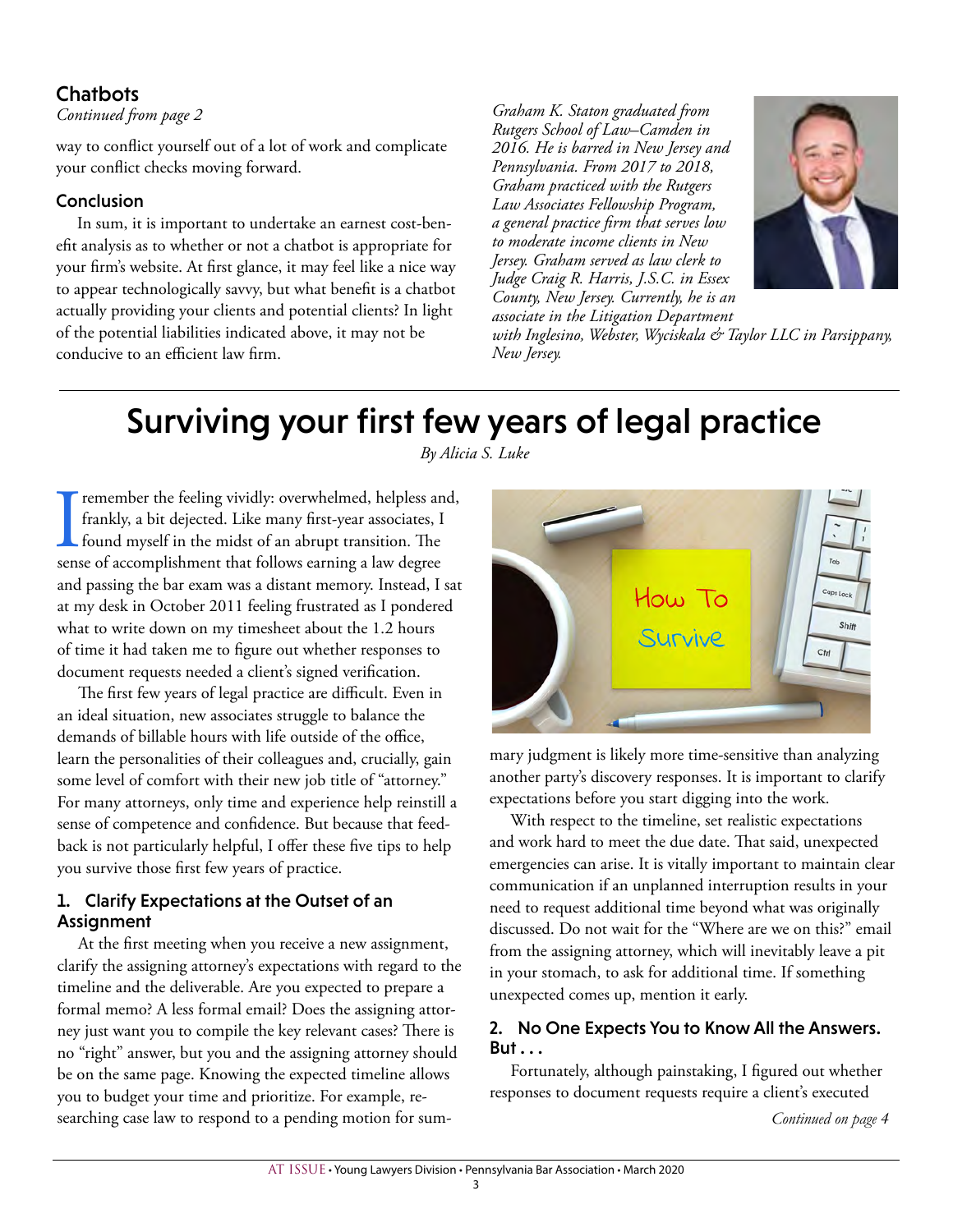### Surviving Your First Few Years

*Continued from page 3*

verification. Sometimes the question is more complicated, or the answer more elusive. No one expects you to know all the answers all the time. You will, however, be fairly expected to have tried to find the answer on your own and to report back with a meaningful explanation of where you looked and what you found, along with a proposed solution if you truly did not find anything responsive. The old adage "there are no dumb questions" does not apply if you have made little effort to understand the issues.

For example, do not just respond that you "could not find any cases on point" when conducting a research assignment. Maybe Pennsylvania state courts have never addressed the issue. However, did you look into whether federal courts in Pennsylvania have any relevant decisions? Did you research what other states have done? Do the cases contain a slightly different but analogous argument that could support your position?

On a related note, if you discover an issue unprompted, propose a solution. Do not just say: "We do not have recent financial records, and that may be a problem for our case." Instead, say: "We do not have recent financial records, and I think they might be helpful. Should I prepare supplemental document requests to send to opposing counsel?" That response sounds much more impressive, and colleagues will notice your insight and forward-thinking initiative.

#### 3. When you make a mistake, inform the supervising attorney promptly

I heard this advice during a CLE given by a former colleague and dear friend during my first year of practice. It is one of the best pieces of advice I have ever received, and it applies as much to seasoned lawyers as to new ones: when you make a mistake – and you will make a mistake – *do something about it.* The mistake will not get better over time if you ignore it or attempt to cover it up, and it will definitely not go away on its own.

As a new attorney, you should promptly report the mistake to the supervising attorney. Do not attempt to fix it yourself. I once inadvertently disclosed documents during discovery. My heart skipped a beat as I checked to confirm that I had, in fact, made a big mistake. After a few minutes of panic, I notified the supervising attorney, and within an hour we had drafted and issued a claw-back letter. Did I feel horrible? Absolutely. Did I worry that my mistake made me look careless? Definitely. However, taking prompt action was the best way to show that I recognized my mistake, had concern about fixing it, and wanted to protect the client's interests.

A final word on this subject: when you make a mistake, do not make an excuse or pass blame. Apologize, move on, and learn from it. Dwelling on it serves no constructive purpose.

#### 4. Read it one more time

It does not matter what "it" is. "It" could be an internal memo to another attorney at the firm, a letter to opposing counsel or an email to the client outlining strategy. Read. It. One. More. Time. Inevitably, you will find a typo, fix a grammatical error or refine the wording to make "it" more readable. The pressure to get assignments completed in a time-efficient manner is real, but the benefits of taking extra time to clean up a submission far outweigh the detriments of rushing to submit something earlier but sloppier. While you perform that final review of a draft email, remember not to type in the recipient's address until right before you hit "send." Draft the email, review what you wrote until you are satisfied it reads appropriately and insert the addressee's email address last.

#### 5. Protect your reputation

Your reputation is one of the few things you can control when you start practicing law. Treat it with care. You will not like all of your adversaries. You will not agree with all judges' decisions. You will wish some of your colleagues worked elsewhere. Notwithstanding all of that, be a professional. Eye-rolls and quick, snarky email replies are tiresome, at best. At worst, reports of this behavior will circulate and detract from any favorable impression someone may have of your legal work. Along the same lines, treat *everyone*, including internal and external administrative staff, with respect at every interaction. Do this not only because it is the right thing to do, but because you will quickly learn that those individuals are invaluable when you need assistance.



*Alicia Luke is an attorney at Fox Rothschild LLP, a national law firm with 950 attorneys. A member of the firm's Litigation Department, she represents municipal and educational-entity clients in both litigated and non-litigated matters, including contract preparation and negotiation, tax assessment appeals, courtroom litigation, and alternative dispute resolution. Alicia earned her law degree from Temple University James E.* 

*Beasley School of Law (magna cum laude) and has been named to Thomson Reuters' Super Lawyers - Rising Stars list for general litigation in Pennsylvania in each of the last five years. Prior to law school, she spent four years handling insurance claims for a national insurance company.*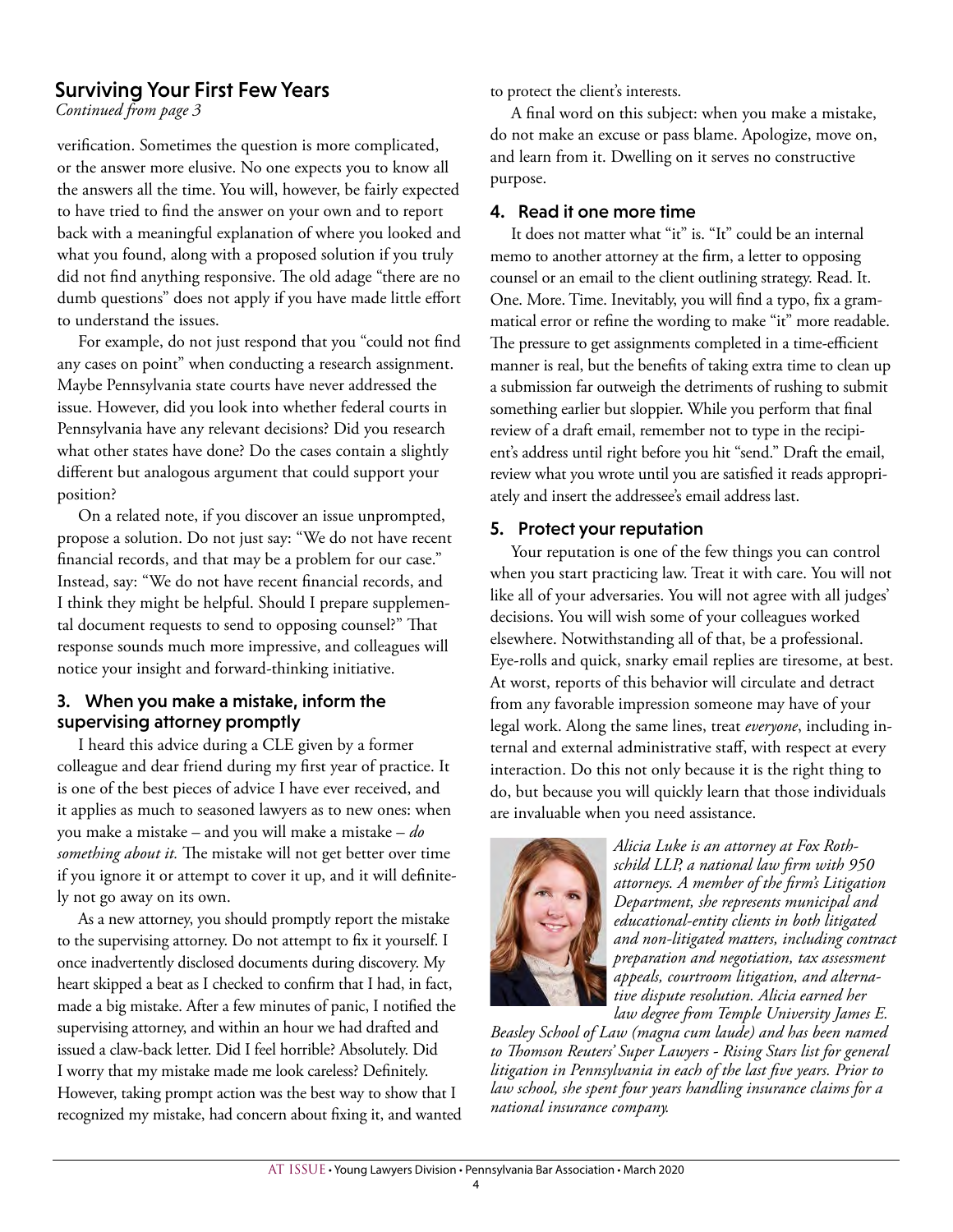## Leaning In: When attorneys listen to their support staff, everyone wins

#### *By Kaleigh Boyer*

**Before attending law school, I worked as a paralegal for 10 years in a number of firms — large and small, public and private — performing many different role and I gained experience in numerous fields of the law. I am** for 10 years in a number of firms — large and small, public and private — performing many different roles, presently in the unique position of transitioning from a paralegal to a lawyer, and with every day that passes, I inevitably begin to identify more as a "lawyer" and less as "staff." However, I cannot help but notice how differently I am treated now that I have been stripped of my "paralegal" title and wear my new hat of "law clerk" or "legal extern."

In my experience, it is true that many firms and government agencies have their own unique cultures and environments, yet a common theme I've always noticed is the unspoken dichotomy that exists between staff and lawyers — particularly, the amount of deference given to individuals simply because of his or her title or status. In a typical scenario, an attorney in a law firm and a paralegal can make an identical — and valid — argument or suggestion about a certain issue, yet the paralegal's argument is typically ignored or dismissed entirely while the attorney is saluted for his or her brilliance. Why do most legal offices discount the opinions of half of their employees?

When I recently started my 2L legal externship at a government agency, I was pleasantly surprised about how differently I was treated from my previous positions when I was considered "support staff." By comparison, I recall my first days at many firms as a paralegal where I was considered another number walking through the revolving paralegal door: I was not important enough for management to spell my name correctly in welcome emails; other staff members were reticent to help train and answer questions; and speaking up in meetings was frowned upon because I needed to "stay in my lane." Now, as a law student and a budding lawyer, my input is always invited, staff members are much more welcoming, and my suggestions — the same suggestions I would have made as a paralegal — are embraced as helpful and excellent additions to the conversation. Why does my educational status, and thus my title within an office, have such a drastic effect on the way I am treated by others? Why were my ideas as a paralegal somehow inferior to the same idea suggested by a legal extern or practicing lawyer? It is curious how the possession of a law degree invariably determines the strength of an idea.



I am not suggesting that paralegals are qualified to weigh in on matters of constitutional interpretation or discussions about the Rule Against Perpetuities. However, the day-today operations of a legal office are not always filled with such lofty dissections of the law. Instead, they are filled with routine matters and issues that often require a matchmaking of common sense and creative thinking. Legal staff can often offer valuable insight and bring their real world experiences to the table. The person scurrying around the office making copies of medical records may have simply chosen to not spend the money on higher education. The power of his or her ideas are not diminished because they do not have a law degree. As Ralph Waldo Emerson said, "Common sense is genius in its working clothes."

This issue is germane to all legal practitioners and should not continue to be brushed off as a benign subconscious bias. Alongside the power struggle of lawyer versus staff also lays the inequality between men and women in the workplace. A large majority but not all of legal support personnel are female.

Gender inequality in the workplace is no stranger to law review articles or policy debates, yet hiring practices, starting salaries, and growth/promotions within organizations all reflect disparate treatment between men and women. Employers and organizations are aware of the disparate treatment between men and women leaders, yet few organizations have acknowledged this issue exists within their walls, and even fewer have made attempts to bridge the gap or rectify the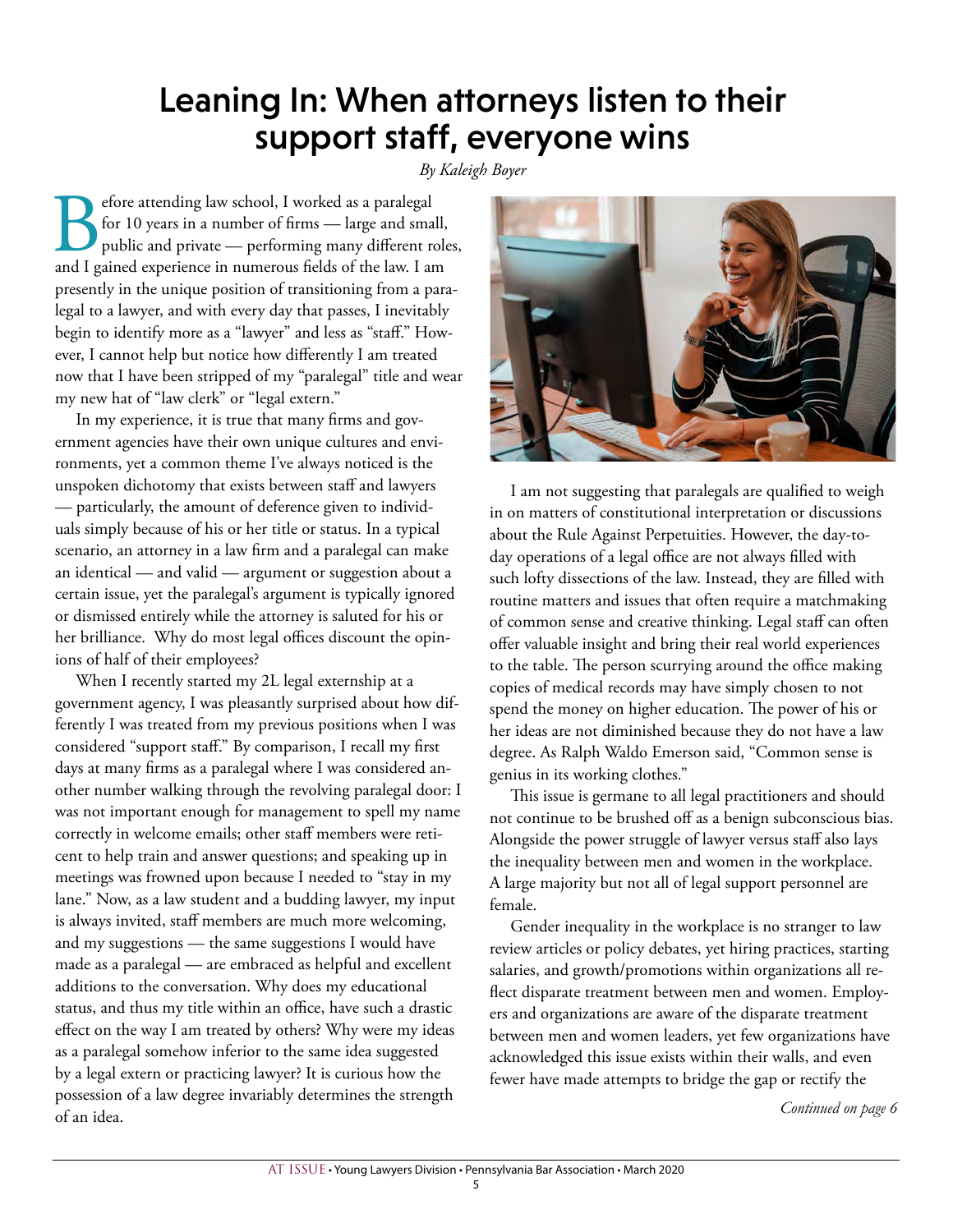### Leaning In

*Continued from page 5*

discrepancy. The implicit benefits given to men over women and lawyers over paralegals are undeniably vested solely in the title one bears. The power of occupational titles permeates all career industries and will have a lasting effect on organizational hierarchies.

Going forward, as I grow into my new attorney hat, I will be respectful of the deference given to my ideas simply because of my occupational status; however, I hope to always remember the shoes I once filled as "support staff" and be

mindful of the fact that a good idea is a good idea regardless of where it came from.



*Kaleigh Boyer is a second-year law student at Widener University Commonwealth Law School in Harrisburg. Kaleigh was selected by her legal methods professor to be an academic success fellow and mentors first-year students in their legal writing course. In addition to fulltime law school, she recently graduated with her master's degree in public administration from Penn State's School of Public Affairs.* 

## Incentivize law students' pro bono service: Explain the practical benefits

**Pro bono legal representation is**<br> **a** crucial part of the American<br>
judicial system. The American Bar<br>
Association's Model Rule of Professional a crucial part of the American judicial system. The American Bar Conduct 6.1 specifically calls on lawyers to serve:

> Every lawyer has a professional responsibility to provide legal services to those unable to pay. A lawyer should aspire to render at least (50) hours of pro bono publico legal services per year.

Lawyers do not have to wait to enter practice to provide pro bono legal ser-

vices. All nine Pennsylvania law schools offer some form of pro bono legal experience to students, and many incentivize students with awards for pro bono service. The University of Pennsylvania School of Law requires all students to complete at least 70 hours of pro bono work to graduate and offers tiered pro bono services awards to graduating students; Villanova University Charles Widger School of Law offers the Dorothy Day Award for Pro Bono Service to students who complete at least 60 hours of pro bono service before graduation; Penn State Law offers the Pro Bono Advocate Award to students who complete 60 hours of pro bono service, and so on.

*By Christopher J. Merken*



Recognition and a tassel at graduation may incentivize some students but, in 2017, only 14 Villanova Law graduates received the Dorothy Day Award, a mere 8.97% of the 156 graduates. In fairness, this award does not include hours dedicated to externships with public interest organizations or clinical work on behalf of indigent clients. But the low number illustrates a larger problem. What incentives motivate law students to participate in pro bono service opportunities?

One approach is to mandate pro bono service. UPenn Law began its

mandatory pro bono requirement in 1989 and is one of at least 39 law schools nationwide with a pro bono requirement. This mandatory pro bono approach reflects one side of a national debate about requiring practicing lawyers to provide pro bono services; after all, the ABA model rule is aspirational, not mandatory. Some advocates point to the overwhelming need for legal services while opponents argue "forced labor" is inconsistent with the various requirements and privileges in the practice of law.

I do not believe mandating law students to complete pro bono hours is effective. Many students resent mandato-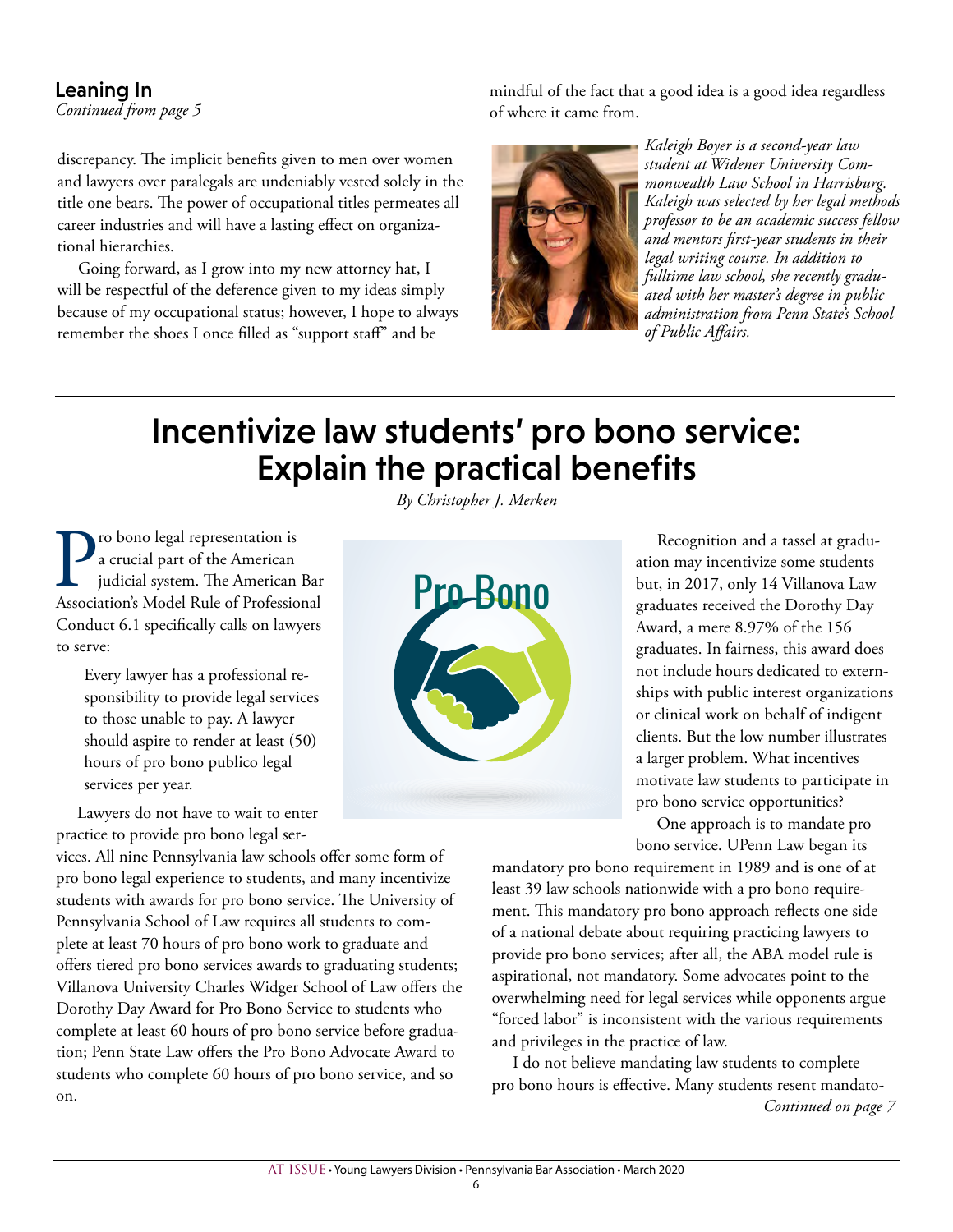### Incentivize law students' pro bono service

*Continued from page 6*

ry additions to the law school curriculum. Mandating pro bono service may lead to subpar effort and a "check the box" mentality benefitting nobody. Further, mandating pro bono hours would require a Herculean effort on the part of law school administrations. Each school would have to hire pro bono coordinators to facilitate opportunities, track participation, meet with students and carry out all tasks related to implementation and execution of a pro bono requirement. Resentful students plus increased cost to law schools does not seem like the best way to increase pro bono engagement.

A much better way is, perhaps, a more cynical approach. Demonstrate to law students why pro bono benefits them. The ABA suggests this approach on the pro bono section of their website. It explains:

Pro bono programs help students develop professionalism and an understanding of a lawyer's responsibility to the community. Participation facilitates student involvement in the community and increases the availability of legal services to needy populations. *Students also benefit by increasing their knowledge and marketability, gaining practical experience, developing skills, enhancing their reputations* and exploring alternative career opportunities.

The final part of this statement is crucial. You, the law student, benefit by increasing your knowledge and making yourself more marketable. You gain practical experience your classmates simply will not, whether conducting client intake interviews or drafting estate planning documents under an attorney's supervision. You become more marketable, with practical skills developed through hands-on experience.

This "what's in it for me" approach is cynical, but I believe it may be effective. Law students go to law school to become lawyers. By showing students how pro bono service is a tool to develop their skills and gain practical experience, which in turn will help them get jobs, pro bono advocates can remove the aspiration and inject the practical. One way to accomplish this is by having practitioners come to law schools and talk to 1L students. Pro bono partners at law firms can speak persuasively of the value of pro bono service and how it prepares good law students to be good associates.

Naturally, I would prefer every law student feel the innate sense of duty and service. At Villanova, Dean Mark Alexander addresses 1L students during orientation. He explains the university's motto: Unitas, Veritas, Caritas. Unity, Truth, Love for All. Dean Alexander's call to service, a reminder we must use our legal education to help others, is powerful ... at least it was for me when I heard it in August 2017. But for those students who are not as moved as I was, a stark, practical explanation of the real-life benefits of pro bono service may be the key to engagement.



*Christopher J. Merken is a third-year law student at Villanova University Charles Widger School of Law and president of the Villanova Law Pro Bono Society. His opinions are his own.*



### Volunteers Needed for Mock Trial

One of the largest in the nation, the PBA/YLD Mock Trial Competition gives more than 300 high school student teams from across the state the opportunity to act as lawyers and witnesses in simulated civil and criminal trials before actual judges and panels of juries. Lawyers volunteer to assist students as team advisors, scorekeepers and regional coordinators. Each year, the winning team goes on to represent Pennsylvania in the national competition.

If you would like to volunteer during the Mock Trial Program as a scoring judge during the local and state final trials or be an attorney advisor to a team, please contact Maria Engles, maria.engles@pabar.org.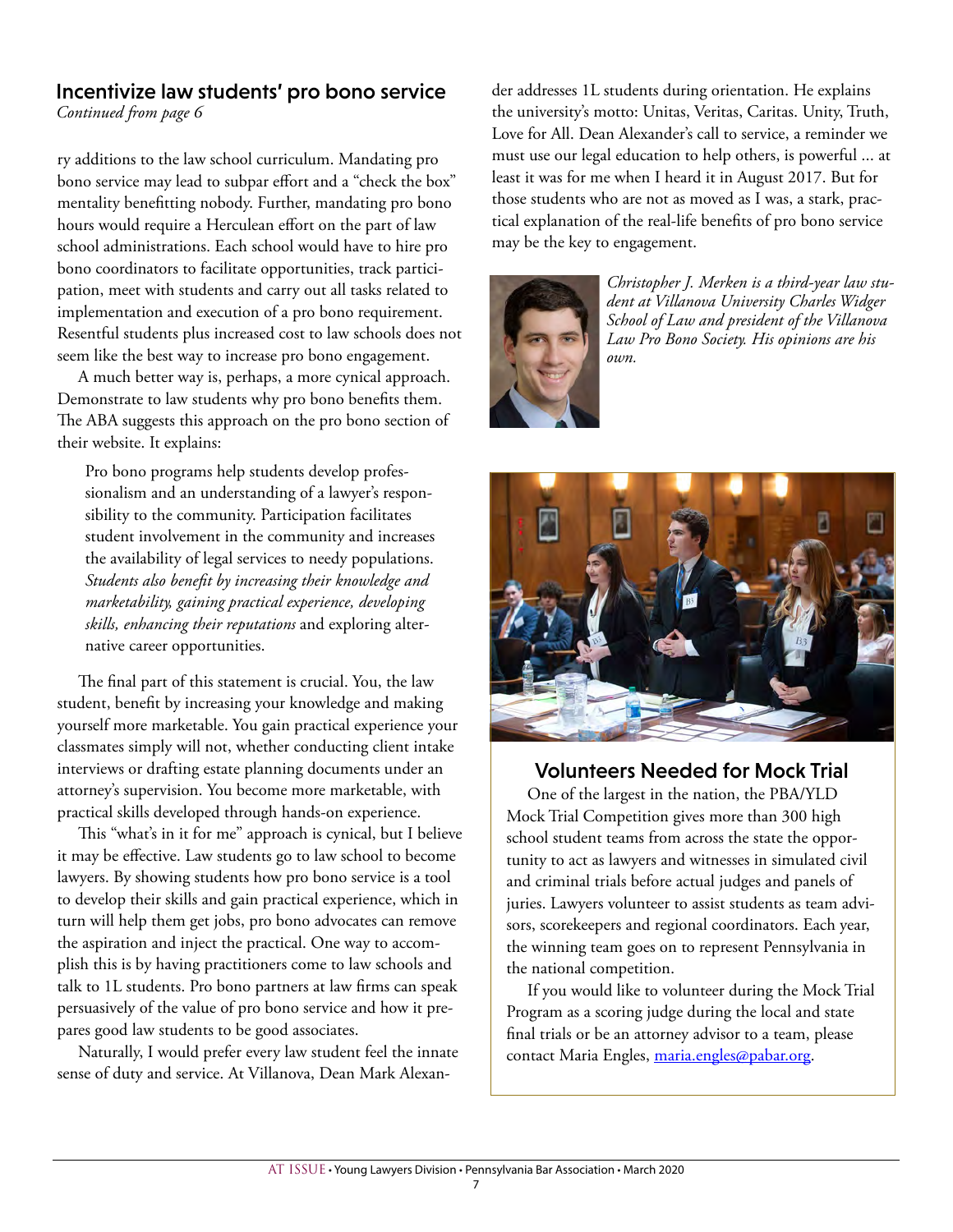## Fiduciary access to digital assets or planning for your digital afterlife

*By Sipi Gupta*

What happens to your Facebook account when you die? What electronic media did you use today?<br>All of the different online accounts that you use are your digital assets, and they challenge traditional estate die? What electronic media did you use today? All of the different online accounts that you planning approaches. The Revised Uniform Access to Digital Assets Act (RUFADAA), revising the Uniform Access to Digital Assets Act and developed by the Uniform Law Commission, establishes rules and regulations surrounding digital account ownership.

According to a recent McAfee survey, the average individual has over \$35,000 worth of assets stored on his or her devices. Such assets include personal memories (photos, videos, and the like), personal records (like health, financial, and estate planning information), entertainment files (music, tv shows, e-books, video games, apps) and personal communications. Fifty-five percent of those surveyed are storing digital assets on their devices that would be impossible to recreate, redownload, or repurchase.

Under present law, it's not entirely clear who can access and manage your online property if you become incapacitated or die. Meanwhile, Terms of Service Agreements (TOSAs) *i.e.*, those agreements you quickly scroll through to click "I agree" in order to set up or update your online account tend to limit access to only the individual account holder. RUFADAA spells out certain powers given to a fiduciary to manage digital assets in the event of the death or incapacity of a digital asset owner.

Pennsylvania State Senator Tom Killion has authored a version of RUFADAA, SB 320, called the Fiduciary Access to Digital Assets Act, which would allow a fiduciary in Pennsylvania to access digital property from cloud storage companies by sending a certified document proving his or her authority to manage those electronic assets. Until Pennsylvania adopts a version of RUFADAA, here are a few concrete steps to consider:

**First**, identify and create an inventory (hard copy or electronic) of all digital assets. Update it regularly.

**Second**, provide access to your digital assets to your fiduciary through the variety of online management tools that range from creating an account with multiple users to the hodgepodge of company-specific programs available to users. Here's a quick, by no means comprehensive, list:



- **• Facebook** allows you to designate a legacy contact. https://newsroom.fb.com/news/2015/02/adding-a-legacy-contact/
- **• Google** offers an inactive account manager. https://support.google.com/accounts/answer/3036546?hl=en
- The **Microsoft** Next of Kin process permits the release of your account data to your next of kin. https://answers. microsoft.com/en-us/outlook\_com/forum/all/microsofts-next-of-kin-process-accessing-emails/c848d768- 58e8-428f-b10a-4fcd1f95c8d8
- Your next of kin can request that your **Yahoo** account be closed; however, per its TOSA, Yahoo will not provide anyone with access to your account or account data. https://help.yahoo.com/kb/account/sln2021.html?guccounter=1
- Similar to Yahoo, **Twitter** does not give anyone access to your account when you die; however, the deactivation of the account of a deceased or incapacitated person can be requested.
- **• Instagram** can memorialize your account after you die, removing it from its public Search and Explore space. https://help.instagram.com/contact/452224988254813
- **• LastPass** give you the ability to grant one-time access to your account to a designated user. https://support.logmeininc.com/lastpass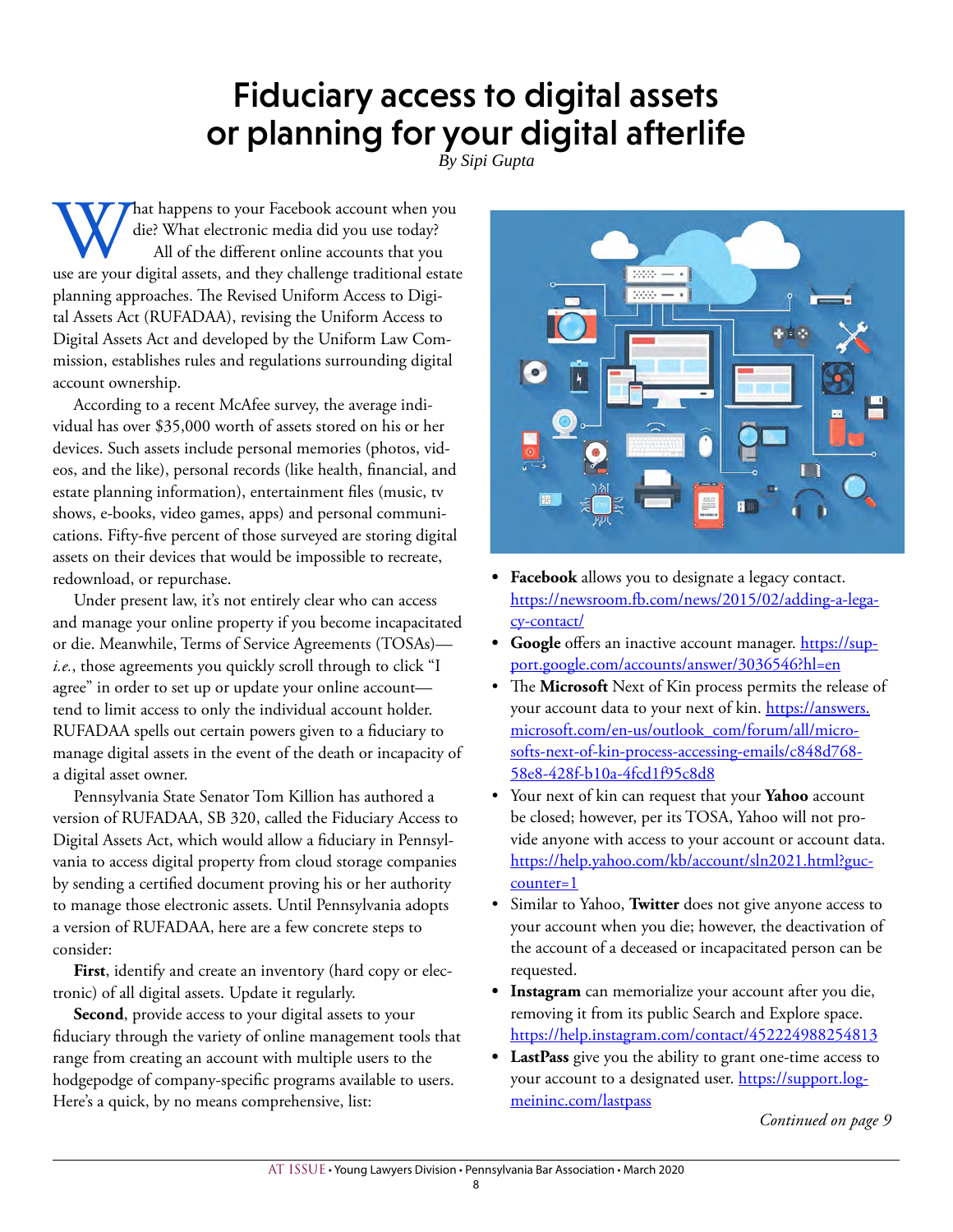### Planning for your digital afterlife

*Continued from page 8*

**Third**, your durable power of attorney should include a digital asset provision. Similarly, your will or revocable trust should specifically devise digital assets and appoint a fiduciary (such as a digital personal representative or digital trustee) to administer the digital assets.

**Lastly**, consult with a knowledgeable attorney to make sure you've covered all your bases in doing your digital estate planning.



*Sipi Gupta is an estate planning attorney with a Philadelphia-based practice. Sipi is a graduate of Temple University's Beasley School of Law and is admitted to practice in the State of New Jersey and Commonwealth of Pennsylvania. She specializes in estate and public benefits planning for families with disabilities. She can be reached at Sipi@GuptaLawFirm.org.*

## Court TV: Polls show strong public support for televising the Supreme Court

*By Patrick McKnight*

### A push for transparency

In 2009, Sen. Arlen Spector introduced several pieces of legislation to televise federal court proceedings. One of these proposals included televising open sessions of the U.S. Supreme Court. Sen. Spector explained, "[t]he Supreme Court makes pronouncements on constitutional and federal law that have direct impacts on the rights of Americans. Those rights would be substantially enhanced by televising the oral arguments of the court so that the public can see and hear the issues presented." Ultimately, none of those proposed rules were enacted.

Over a decade after Sen. Spector's attempt, however, camera advocates continue to assert that U.S. Supreme Court proceedings should be broadcast for the benefit of the public. These supporters argue that the public deserves the same type of access to the Supreme Court as C-SPAN provides for Congressional sessions. A 2010 poll indicated 60% of the public supported televised proceedings, with 50% indicating that they would at least occasionally tune in.

Among the most outspoken of the pro-camera proponents is Bruce Peabody, professor of political science and pre-law at Farleigh Dickenson University. According to Professor Peabody, "[t]he time has come for the Supreme Court to join the other branches of federal government in accepting the greater accountability, transparency and democracy that accompanies televised proceedings." Further, Professor Peabody suggests that, if the Supreme Court were to not implement these measures, then Congress could "employ its



constitutional powers to guarantee the public a valid means for scrutinizing the most powerful court in the world."

On the other side of the spectrum, opponents of these measures have expressed concern that televising proceedings could threaten judicial independence. Given the current political climate, combined with justices being inextricably linked to the president that appointed them, opponents worry that the merits of an issue will become lost within the political divide of the justices deciding the case. Further, given that oral arguments in front of the Supreme Court are such a small part of the Supreme Court's ultimate decision — as the briefs submitted by the parties' and *amici* provide much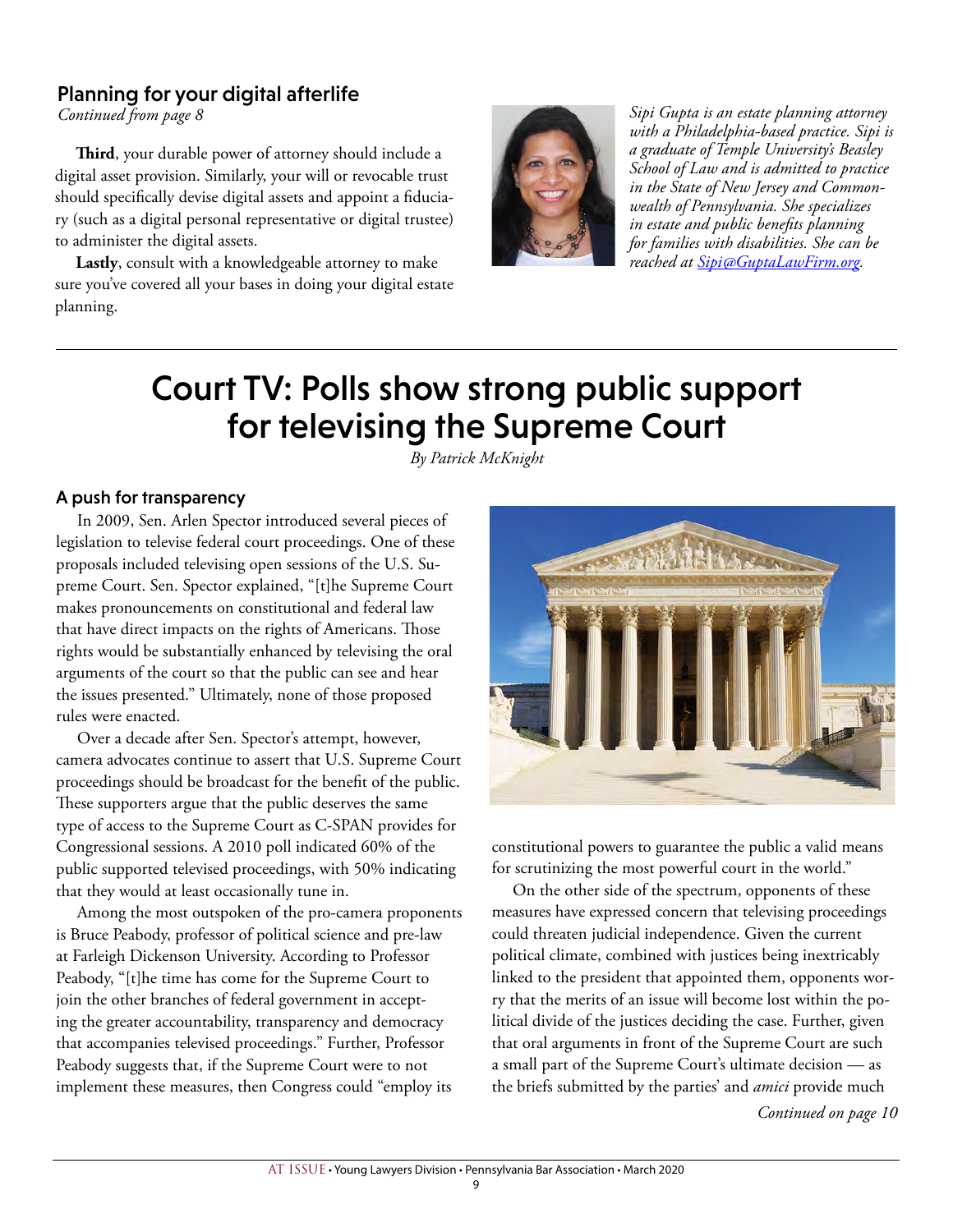### Court TV

#### *Continued from page 9*

greater context — opponents warn that a justice's questions and comments during oral argument provide little insight as to the Supreme Court's holding.

#### Judicial opinions

In 1996, now-retired Justice David Souter famously told a House Appropriations subcommittee "[t]he day you see a camera come into our courtroom, it's going to roll over my dead body." Further, several current and former justices have expressed their skepticism, including Justices Anthony Kennedy, Antonin Scalia, David Souter and Clarence Thomas. These objections largely center around the current news media climate, wherein a small excerpt of a larger proceeding can be portrayed in a misleading manner.

Not all justices, however, hold such a position on the matter. During her confirmation hearings, Justice Sotomayor expressed openness to the idea, stating "I have had positive experiences with cameras. When I have been asked to join experiments of using cameras in the courtroom, I have participated." Joining Justice Sotomayor are Justices Ruth Bader Ginsburg, Elena Kagan, Samuel Alito and Brett Kavanaugh, who all seem to open to allowing cameras in the courtroom. These justices, like Professor Peabody, believe that cameras in the Supreme Court would serve to provide greater transparency to a branch of government that the general public possibly understands the least about.

### Recent developments

A decade after an initial explosion of the interest, the conversation around greater public access to televised proceedings has evolved. Though originally unsuccessful, Senator Spector's initial crusade was not all for naught. Currently,

the Second, Fourth, Ninth and D.C. Circuit Courts of Appeal currently stream oral arguments. Moreover, both the British and Canadian Supreme Courts stream their hearings live.

Not surprisingly, C-SPAN is enthusiastically in favor of cameras. During Justice Kavanaugh's confirmation hearing in 2018, the public television network released the troubling results of a poll, which showed most citizens could not identify a single member of the Supreme Court. Nonetheless, 64% of those polled said they wanted televised proceedings, while 71% indicated live audio should be available. Notably, audio recordings of the Supreme Court's proceedings are available online at the Supreme Court's website and Oyez.

More recently, civil libertarians have pointed out an apparent tension with the current status quo. At a time when many citizens feel they are gradually losing their privacy rights, there is some degree of irony when the same court that has been slow to limit warrantless mass surveillance opposes video recordings of its own proceedings.

#### Conclusion

There are good reasons to limit the scope of video recordings of Supreme Court proceedings. Former and sitting justices raise valid concerns of the dangers of this type of transparency. Still, many of the best arguments against televising any part of Supreme Court proceedings fall flat. Some of expressed concern about preserving the "mystery" of the court. Any public mystery over the source of constitutional law is a bug, rather than a feature. Since justices have lifetime tenure, it's unclear what they risk by opening at least some of their proceedings to greater public access. Even if oral arguments aren't televised, video recording opinion announcements could be a good place to start.

There are many aspects of the modern information age which deserve opacity. The rule of law isn't one of them.





*Patrick McKnight is a JD/MBA candidate at Rutgers University.*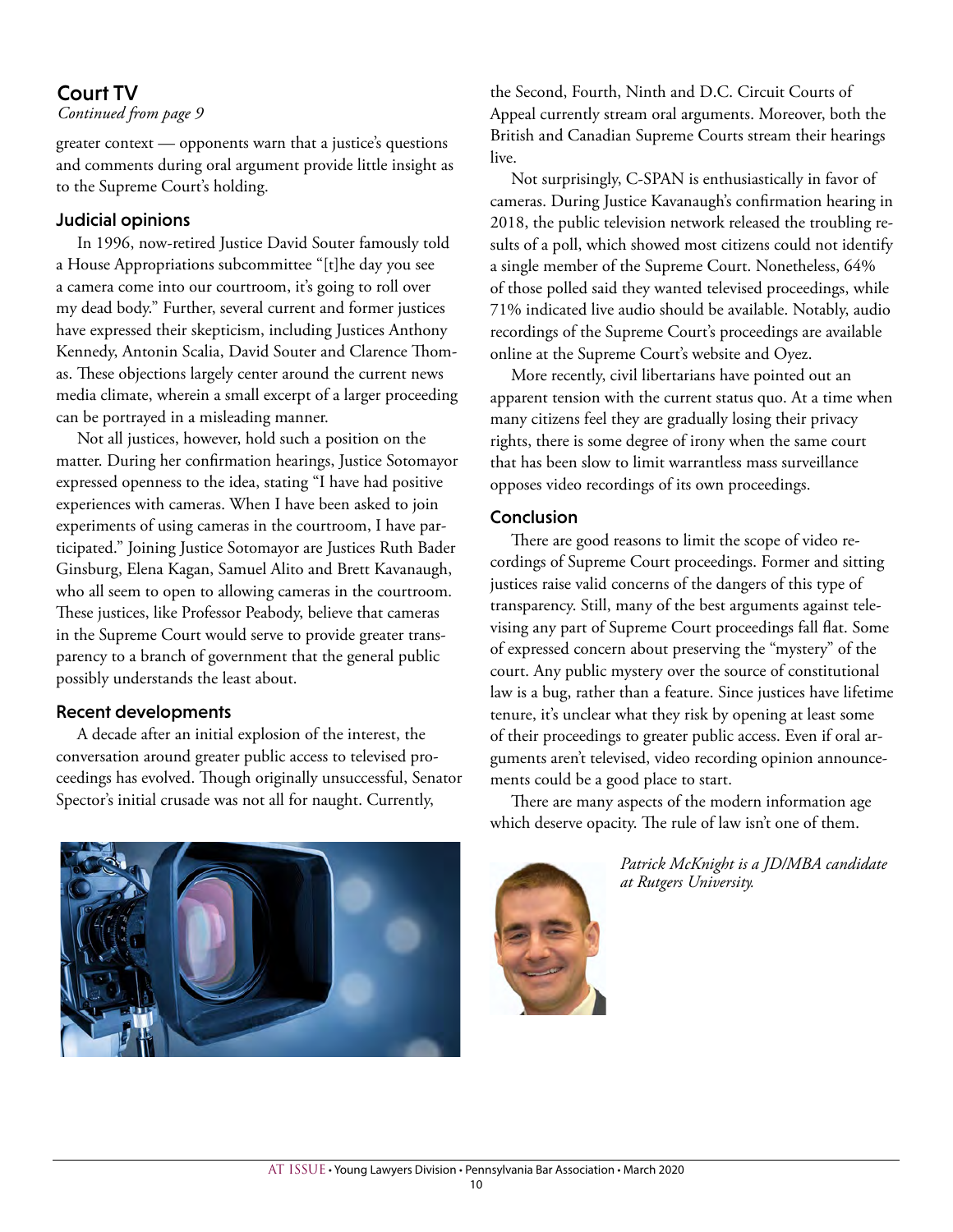### AT ISSUE • Young Lawyers Division • Pennsylvania Bar Association • March 2020 11

## Guiding employers in the #MeToo era

*By Ashley M. LeBrun*

It was the tweet heard around the world in 2017: "If you've been sexually harassed or assaulted write 'me too' as a reply to this tweet." Other than interacting with Alyssa Milano's now-famous tweet in response to the brea t was the tweet heard around the world in 2017: "If you've been sexually harassed or assaulted write 'me too' as a reply to this tweet." Other than interacting with Alnews of the Harvey Weinstein allegations, what else has the world been doing in response to what has been dubbed the #MeToo movement? Obviously, the #MeToo movement has called attention to conduct that should have never occurred in the in the first instance and, most certainly, never in the workplace. The #MeToo movement, however, has shone a

brighter light on unacceptable and outrageous conduct and the responsibility of everyone to do more to prevent and remedy it.

The #MeToo movement was actually founded by Turana Burke in 2006 to help girls and young women of color who had been victims of sexual violence. In January 2016, Pennsylvania Governor Tom Wolf launched the "It's On Us"

campaign, a campaign to combat sexual assault on college and university campuses across Pennsylvania. With roots in the national counterpart of the same name, the campaign operates to ensure everyone takes responsibility to end sexual assault. It also seeks to motivate the community at large, including businesses and organizations, to take affirmative steps to end and prevent sexual assault. Grassroots efforts encourage dialogue about ending sexual assault. While this is important, many have found that change comes through formal channels as well, especially through laws.

Since 1955, Pennsylvania has had some sort of law, aiming to ensure employment practices are fair. The Pennsylvania Human Relations Act (PHRA) — formerly the Pennsylvania Fair Employment Practice Act — prohibits, among other things, discrimination and harassment on the basis of sex, gender and other protected traits. The PHRA provides ways for individuals, who have been the subject of discrimination or harassment, to seek relief under the law against their employer or former employer.

Over the course of the last four years, many bills have circulated in the Pennsylvania Legislature. As it comes to passing legislation that directly impacts private businesses with respect to anti-harassment efforts, however, none of these bills have passed. Examples of bill proposals that have yet to pass include: (1) requiring businesses to maintain a specific policy on anti-harassment, including specific content, and to maintain records related to these policies; (2)

> requiring businesses to implement interactive training regarding sexual harassment, to be given to employees every two years, (3) extending the statute of limitations under the PHRA from 180 days to two full years and extending the right to a demand a trial by jury under PHRA cases; (4) permitting a plaintiff to recover punitive damages under the PHRA if they can demonstrate the defen-

dant engaged in unlawful discrimination with malice or reckless indifference to their rights; (5) requiring an award of attorneys' fees and costs unless there are special circumstances under the PHRA; (6) prohibiting nondisclosure provisions in settlement agreements, resolving sexual harassment claims; requiring businesses post fair practices notices in the workplace outlining examples harassment; and (7) expanding the PHRA to interns, volunteers and domestic and agricultural workers.

Currently, Delaware and New York require employers to provide interactive anti-harassment training and post detailed notices about sexual harassment. New Jersey is alongside Pennsylvania in not having either of these statutory requirements. That does not mean, however, that employers in Pennsylvania should not be establishing anti-harassment policies and implementing them through interactive training. Indeed, the legal response to the #MeToo movement has, in *Continued on page 12*

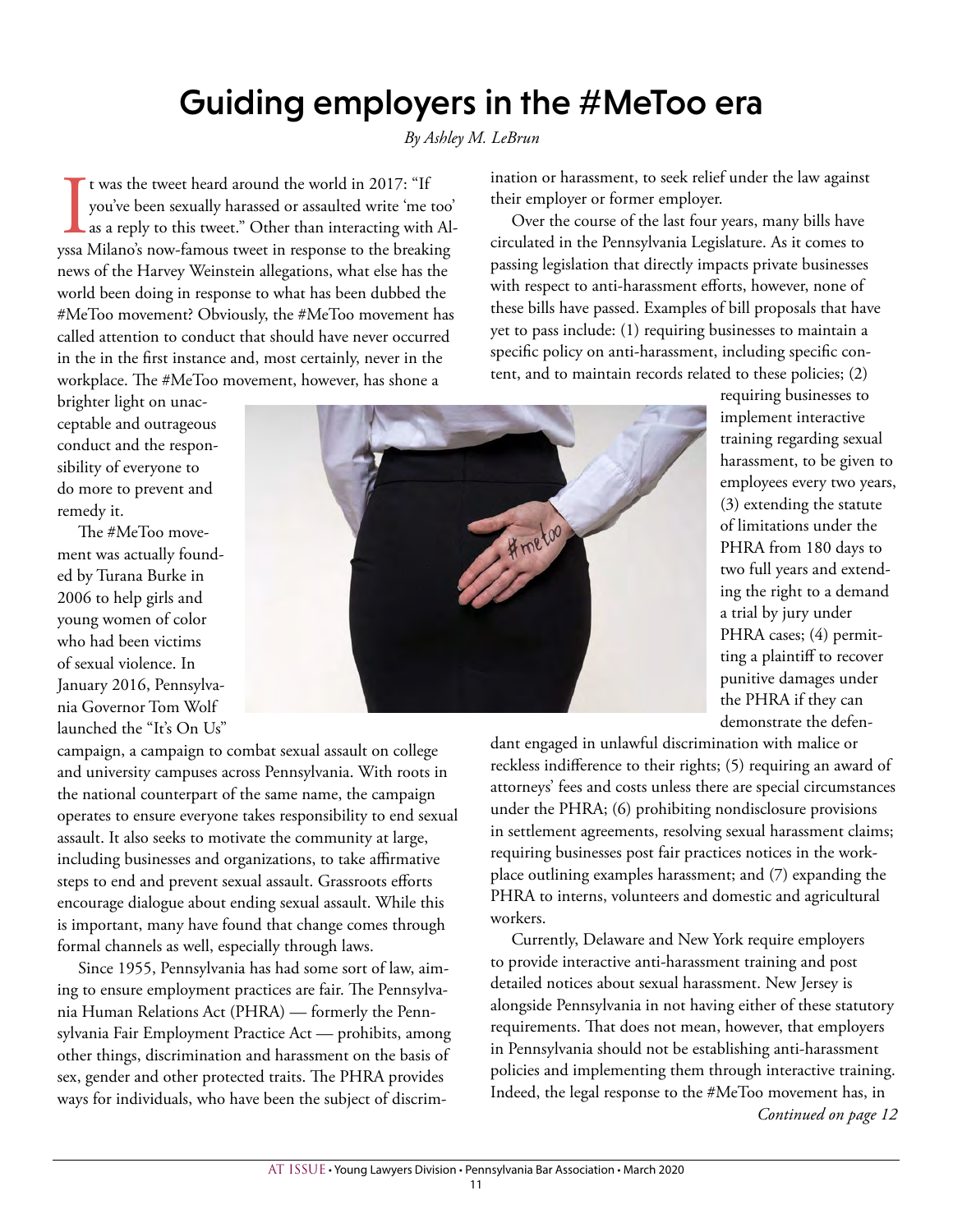## Guiding employers in the #MeToo era

*Continued from page 11*

part, consisted of states relying upon the Faragher-Ellerth defense to guide them in what should be required of employers.

The Faragher-Ellerth defense comes from federal case law, which provides employers an affirmative defense in some sexual harassment cases if the employer can demonstrate they exercised reasonable care to prevent and eradicate sexual harassment and the plaintiff unreasonably failed to take advantage of those implemented safeguards. See *Faragher v. City of Boca Raton*, 524 U.S. 775 (1998); *Burlington Indus. Inc. v. Ellerth*, 524 U.S. 742 (1998). Courts have interpreted this standard to mean that employers should have well-disseminated and effective policies against harassment. These policies should also provide for internal complaint procedures for victims or witnesses of harassment. In order to be well-disseminated, employers should be training their employees and make the training interactive to ensure employees understand.

Understanding what the law requires is one thing, but actually providing guidance to employers on how to prevent and remedy sexual harassment in the #MeToo era — i.e., what to write in a handbook or how to present training — is another.

Here are the guideposts for conversations with Pennsylvania employers:

- Make sure employers are relying upon counsel (versus solely an HR consulting or payroll company);
- Provide them with a comprehensive policy that prohibits harassment and provides for an internal complaint procedure;
- Ensure notices are posted in the workplace;
- Provide interactive training to their employees and separate additional training for supervisors and managers; and
- Ensure any complaints are promptly and thoroughly investigated, either through counsel or with the guidance of counsel throughout the process.

While none of these are required by statute or regulation in Pennsylvania, these are five helpful ways that employers can work to get ahead of harassment in the workplace and ensure that their employees feel and are safe.

New York provides resources, model policies, training modules and internal complaint forms that attorneys can easily rely upon to start drafting effective policies for Pennsylvania employers. Importantly, a well-drafted policy is ineffective left undistributed. Anti-harassment policies should be distributed upon hire or any revisions, and employers should

always require a separate acknowledgment form for anti-harassment policies. Investigations should be well-documented and unbiased, as an employer cannot already have the result predetermined in their mind before they conduct the investigation.

It is critical for attorneys to still ensure their clients are preventing and remedying sexual harassment in the workplace despite a lack of statutory or regulatory requirements in Pennsylvania since the publicity of the #MeToo movement. Thanks to neighboring states, the tools to ensure a safer workplace are available.



*Ashley LeBrun is an associate working with Archer & Greiner's labor and employment, commercial litigation and trade secrets groups. She regularly counsels employers and represents them in litigation in Pennsylvania and New Jersey. Ashley has defended employers at the city, state, and federal levels. She is also the secretary of the Princeton Bar Association.*

### PBA YLD Seeks 2020-2021 Nominations

The PBA Young Lawyers Division is accepting nominations from YLD members interested in being candidates for the division's 2020-2021 chair-elect, secretary, treasurer and ABA representative positions. The terms for those elected will begin at the conclusion of the 2020 Annual Meeting, May 6-7, 2020, at the Philadelphia 201 Hotel, Philadelphia.

- To be nominated by the Nominating Committee under Article IV, Section 2, of the bylaws, please submit your qualifications and a brief biographical sketch by March 8, 2020 to Alaina Koltash at akoltash@gmail. com.
- To be nominated by petition under Article IV, Section 4 of the bylaws, please send your materials with a petition signed by at least 15 members of the YLD by April 7, 2020 to akoltash@gmail.com.

Send a copy of all materials to Maria Engles, YLD Coordinator at maria.engles@pabar.org.

The YLD bylaws can be found here: https://www. pabar.org/pdf/yldbylaws.pdf.

If you have questions about the election process, please contact Alaina Koltash at 814-573-4012.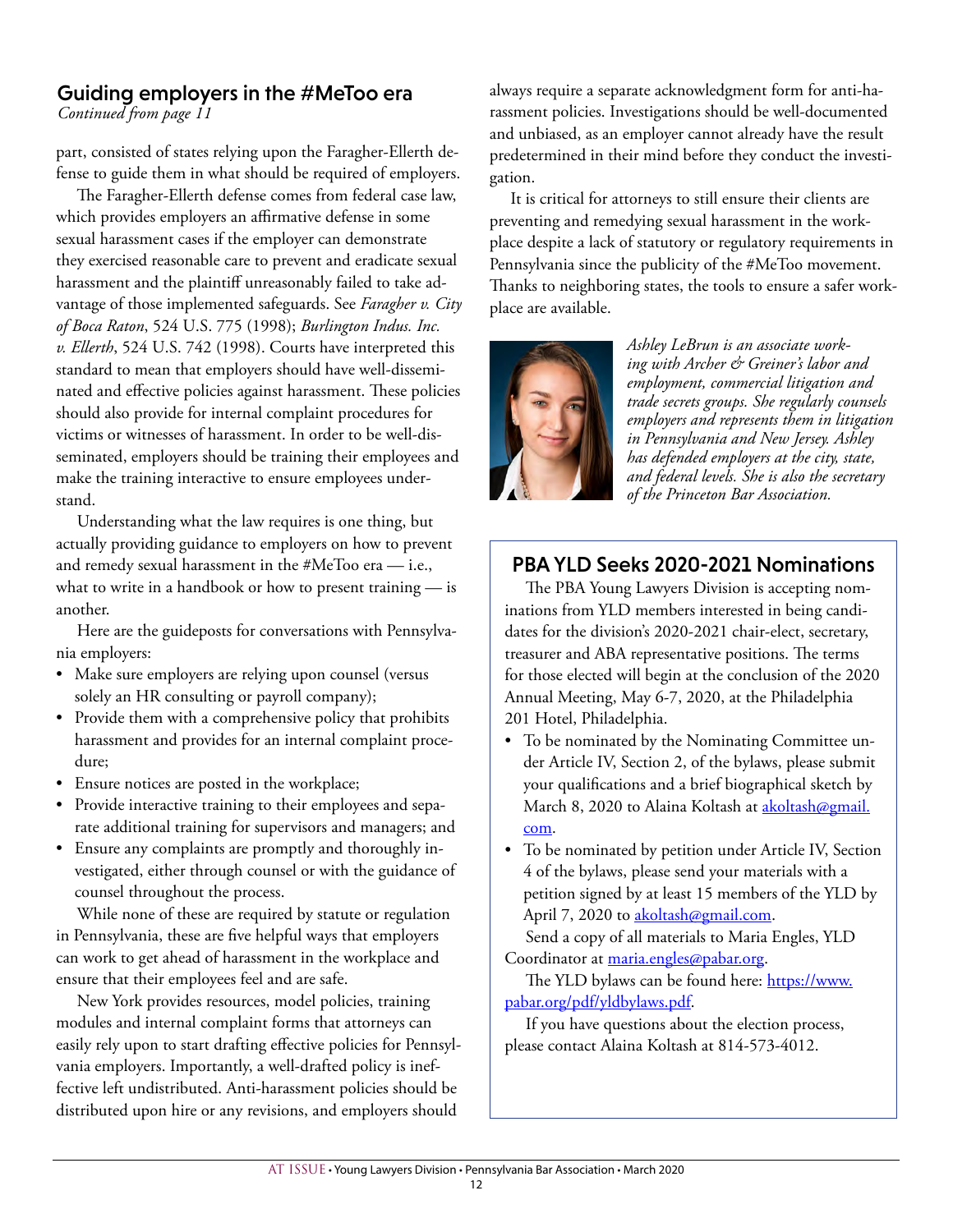## New Jersey attorney review explained

*By Jayne M. Snyder*

**Tor any young lawyer or more seasoned practitioner** operating near the state border, it is helpful to have a general understanding of tangential practice areas that may be encountered in the course of representing or counseling a client. One such area is the purchase and sale of residential real estate in New Jersey, which will likely be encountered by many practitioners in the course of estate administration, marital dissolution or navigating other real estate or business ventures on behalf of Pennsylvanian clients. Knowing the general customs and unique nuances of residential real estate in New Jersey is helpful in understanding overlapping legal issues and guiding clients to appropriate counsel when needed.

As in Pennsylvania, the New Jersey Associations of Realtors (NJAR) has a standard form of contract that is used throughout the state of New Jersey by real estate agents and brokers negotiating transactions between buyers and sellers of real property. The NJAR contract may only be used where there is a one-to-four family residential property or a vacant single-family lot. If a different type of property is being transferred, it is necessary to consult with an attorney to prepare a bespoke contract the terms of which are negotiated by the parties prior to signing. The NJAR contract includes basic provisions concerning inspection and mortgage contingencies and contains blank terms, which the agents and brokers fill in to reflect the specific terms of the transaction such as party names, property address and tax lot and block designation and price information.

Unlike the standard form of contract in Pennsylvania, the NJAR contract also includes numerous disclosures and advisory explanations about the benefits of hiring an attorney to navigate the transaction and the risks involved if an attorney is not used during the home buying or selling process. The entire first page of the NJAR contract is a notice to the buyer and seller, highlighting the legal issues involved and requires the signatures of the buyer, seller, listing agent and selling agent to acknowledge disclosure and receipt of said information. At the top of the second page of the NJAR contract is a centered, capitalized and bold statement reading, "THIS IS A LEGALLY BINDING CONTRACT THAT WILL BECOME FINAL WITHIN THREE BUSINESS DAYS. DURING THIS PERIOD YOU MAY CHOOSE TO CONSULT AN ATTORNEY WHO CAN REVIEW AND CANCEL THE CONTRACT."



This provision introduces the concept of "attorney review" that exists in New Jersey and refers to a later, more detailed provision in the NJAR contract that explains that either party may have the NJAR contract reviewed by an attorney during three business days after it is fully signed by the buyer and seller. The three-day attorney review period is used by attorney to modify the NJAR contract to better reflect the terms of the parties' agreement or to cancel the NJAR contract altogether for any reason or no reason whatsoever. It is common practice for attorneys representing both buyers and sellers to modify the NJAR contract pursuant to attorney review because the NJAR contract contains some stringent provisions that are not favorable to either party and also does not address certain considerations that might be involved with different types of property. Additionally, for a seller fielding competing offers or a buyer experiencing a change-of-heart or buyer's remorse, the NJAR contract may be cancelled during the attorney review period by an attorney with no liability for either party. If an attorney does not disapprove of or cancel the NJAR contract during this initial three-day period, the NJAR contract prepared by the real estate agents or brokers becomes binding as written.

The term "attorney review" refers to both this initial threeday period after the NJAR contract is signed by both parties and the entire period of time it takes the buyer's attorney and the seller's attorney to negotiate the rider or addendum that modifies the terms of the NJAR contract. Once this rider or addendum is executed by both parties, attorney review is deemed concluded and the contract—including the rider or *Continued on page 14*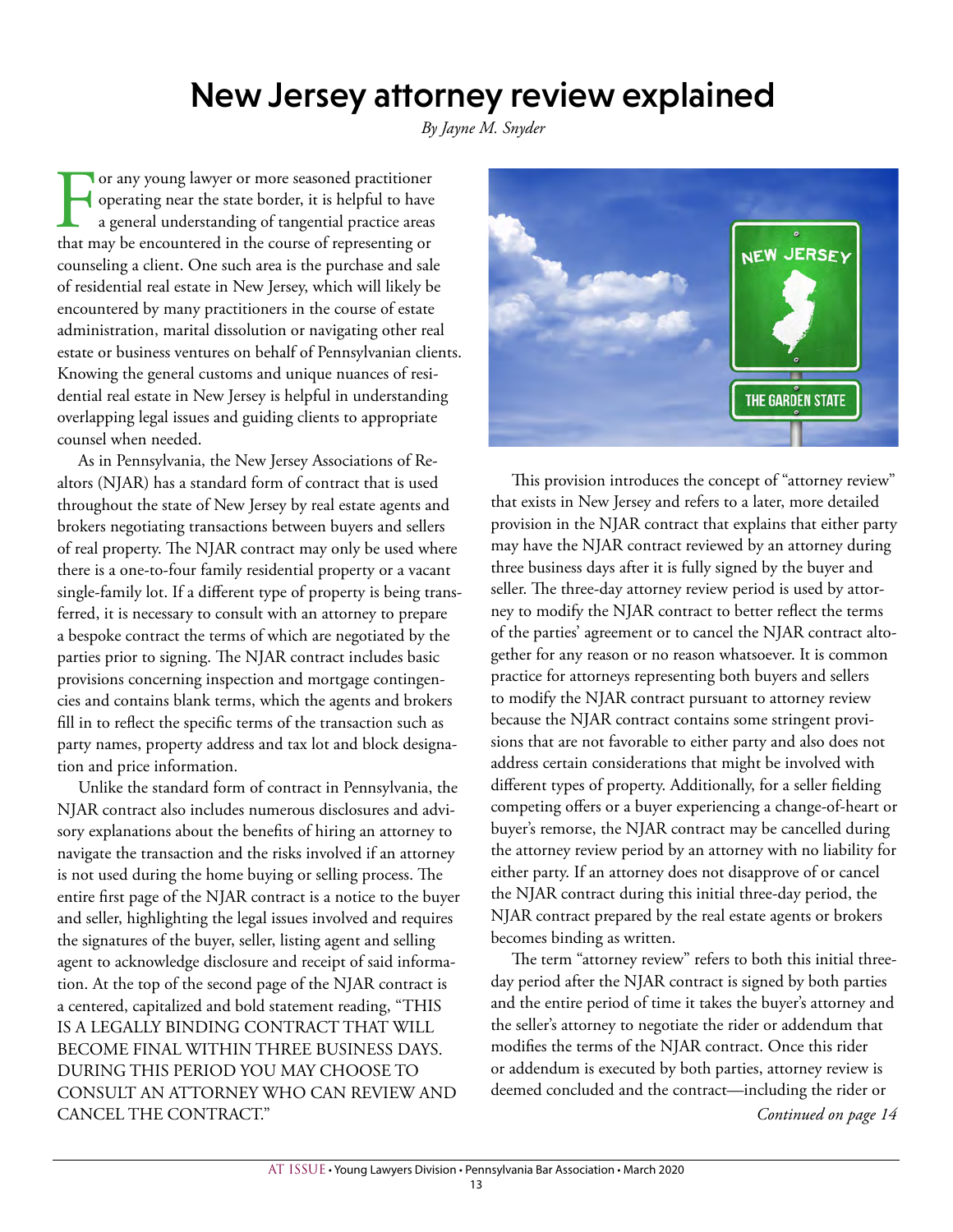### New Jersey attorney review

*Continued from page 13*

addendum and the NJAR contract — is complete and binding. Variations exist in the manner of disapproving the NJAR contract and type of rider that is subsequently negotiated, but typically the buyer's attorney will "start" attorney review

by sending a "review letter" or "disapproval letter" to the seller's attorney stating that the NJAR contract is disapproved in its present form but will be acceptable pending certain modifications and additions. These revisions may be set forth in the body of the review letter or as an attached rider to the disapproval letter. The opposing attorney will then review and respond to the new proposed terms and may provide additional comments.

In practice, the method of negotiating these subsequent terms varies and may be in the form of a series of letters exchanged between attorneys setting forth the proposed and accepted terms; changes to proposed terms marked up by hand on the first letter with initials, cross-outs or handwritten changes; or by updating and exchanging a shared Word document of a single rider using the track changes or redline features to show where modifica-

tions are proposed or accepted. The more traditional method is to exchange a series of letters that, together with the NJAR contract, comprise the complete agreement between the parties. The modern practice and preferred method is to negotiate a single rider to the NJAR Contract by updating the provisions of the Word document. Negotiating a single rider by exchanging Word documents is the preferred method and modern practice because of the simplicity of explaining to a client that the signed rider, with the NJAR contract, is the complete agreement between the parties. Having the NJAR contract with a single, superseding, signed rider is preferable to explaining to a client, mortgage or title company the accepted or rejected terms referenced across multiple competing letters where there are often various circular references to other provisions and other illegible handwritten changes or questionable cross-outs and insertions.

In most transactional settings, contract terms are negotiated by the parties and written agreements are prepared by attorneys *prior* to either party signing the agreement. Attorney review in New Jersey creates a somewhat backwards process, in that it forces clients (both buyers and sellers) to sign a contract

first and then have an attorney review and negotiate its terms second. Functionally, the buyer's signature on the NJAR contract after the specific deal points are filled in by a real estate agent or broker operates as the buyer's offer to the seller, which offer is accepted when the seller countersigns the agreement. As a result, the NJAR contract is more like a term sheet or letter of intent executed between the parties, to record the

> basic deal points, and is understood by both parties to be subject to further negotiation by legal counsel. If, however the NJAR contract is not formally "disapproved" by an attorney by notifying the opposing party prior to the conclusion of the three-day attorney review period, the NJAR contract becomes binding.

The practice of attorney review in New Jersey is the product of a compromise that was reached between lawyers and real estate brokers in connection with a lawsuit in which real estate brokers were cited with the unauthorized practice of law. *See N.J. Star Bar Ass'n v. N.J. Ass'n of Realtor Bds.*, 93 N.J. 470 (1983). Additionally, it should be noted that stylistic differences in the practice of residential real estate exist throughout the state of New Jersey, and, while the substantive law is not different, customs vary depending on geographic region. See, e.g., *Client Security* 

*Fund v. Security Title & Guaranty Co.*, 249 N.J. Super. 113 (Ch. Div. 1991). While there is a continual debate within the state as to where "North Jersey" and "South Jersey" begin and end (and whether there is a "Central Jersey" at all), all would agree that there are a wide range of common practices and variations in customs around the state of New Jersey. For any client having a matter involving residential real estate in New Jersey, it is wise to consult an experienced attorney familiar with the NJAR contract and unique features of the residential real estate practice in New Jersey.



*Jayne M. Snyder is an associate attorney at Wells, Jaworski, & Liebman LLP, a commercial law firm with its principal office located in Paramus, NJ. The firm's principal practice areas include land use, real estate; business, corporate and commercial transactions; and tax, trusts and estate planning. When she is not working, Jayne enjoys serving as a court appointed special advocate with the CASA* 

*program in Hudson County, NJ and participating as a pupil in the Justice Morris Pashman American Inn of Court in Bergen County, NJ.*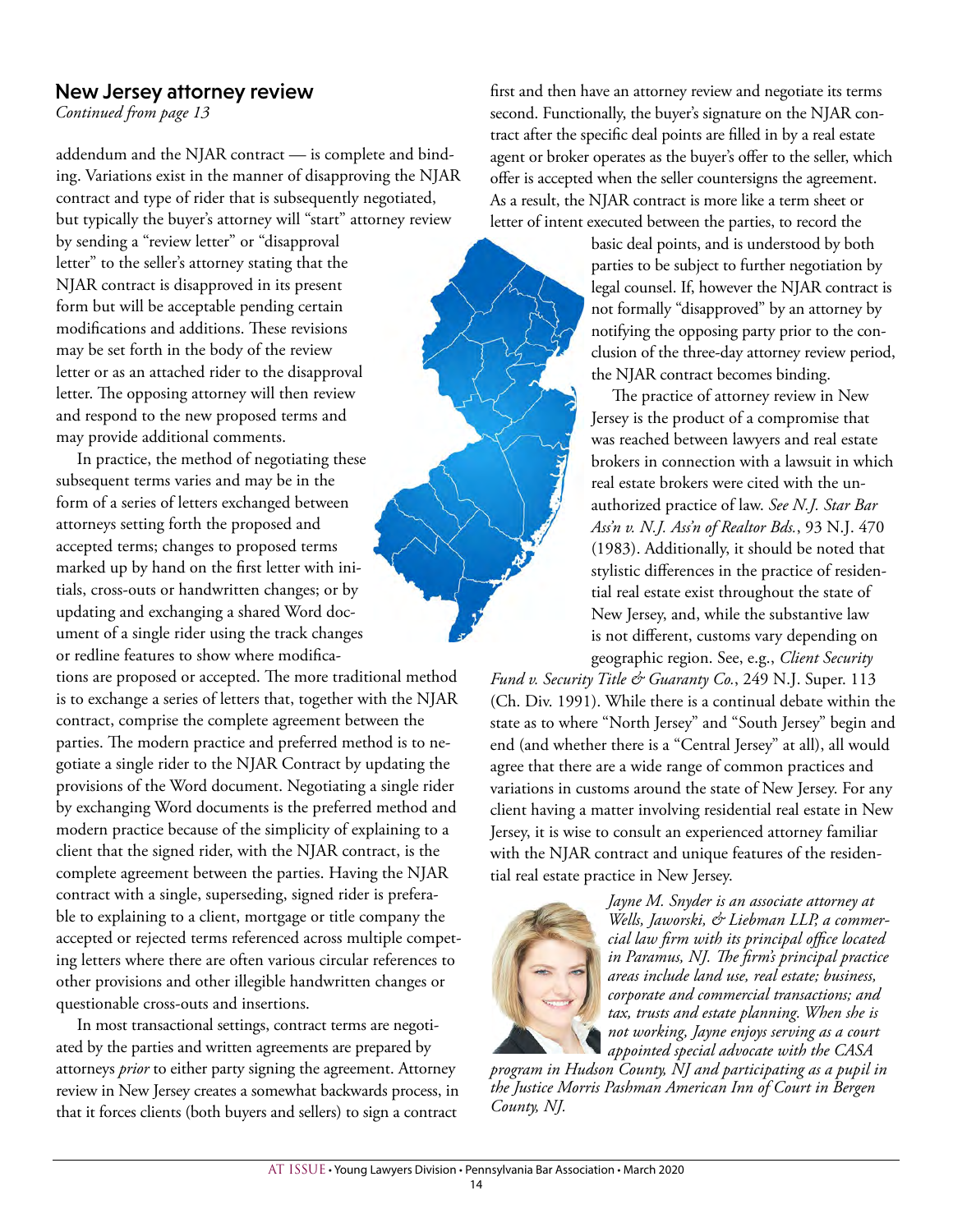## Accepting humility and building self-confidence: Lessons learned as a green transactional attorney

*By Kevin M. Levy*

The property of the state of the state of the state of the state of the state of the state of the state of the state of the state of the state of the state of the state of the state of the state of the state of the state o interaction with the legal industry was such as "Law & Order" or "Boston Legal" (I wasn't watching too much TV when "Suits" got popular), or on the silver screen with movies like "A Few Good Men" and "My Cousin Vinny." The legal genre of entertainment focuses on the flashy litigation: impassioned jury trials, heated cross-examinations, dramatic admissions and buried evidence.



Did you know that there's such a thing as a commercial condominium? Your local shopping center is probably in one of them.

Traversing the opening months of a transactional real estate practice could be compared to walking a tightrope while lifting weights: it is a perilous balancing of humility and a growing self-confidence in work product. That inexperience is somewhat compounded by lack of transactional legal education across most law schools.

It should be unsurprising, then, that the first several months as a practicing transactional attorney proved to be a bit of a culture shock. At Saul Ewing Arnstein & Lehr, I'm privileged to be a part of a strong real estate practice where experience levels range from just over four months of legal practice to partners with over 40 years of developing an encyclopedic knowledge bank of skill. Being part of that practice is inspiring: working on weighty transactions with significant repercussions on the Philadelphia metropolitan area and assisting colleagues throughout the rest of our office footprint on complex and interesting legal issues. On the other hand, collaborating on such projects and being relied on exposes a rift between the results of a law school education versus the work that goes on in a corporate legal setting.

At the outset, I note how important the fundamentals are: my work has incorporated central concepts of property, contract and corporate law at various points in commercial real estate transactions. But a law student can soar through school succeeding in all of the above classes without ever seeing a deed or articles of incorporation. After all, law school teaches students how to sue people. For the first few of months of my own practice, almost every new assignment would be followed by a quick search on Google for "What goes in an indemnification agreement?" or "What is a mezzanine loan?"

I'm fortunate to work with such experienced colleagues who have exhibited patience and a penchant for teaching. Partners have gone out of their way to include me on phone calls or client meetings where I'm not needed for the sole purpose of furthering my own education (non-billable, of course).

Every assignment, new contract and new development brings with it a slew of questions: what is boilerplate language versus what gets negotiated; what is the context behind that very bizarre contractual provision; is there state-specific law that changes our approach to a deal? An unending curiosity fuels the legal profession (with a bit of bold ambition too), but at a certain point, it also lends to a degree of imposter syndrome (described by a recent moving piece in "Teen Vogue" as a "psychological pattern when an individual feels like a failure or doubts their accomplishments, often having an internalized fear of being called out as a fraud. It's not a mental disorder, but a phenomenon of *perceived* inadequacy.").

Being a young attorney can be difficult, especially considering the transition from law school, where students are free to postulate on legal theory to the jarring realization that more senior attorneys and — \*gulp\* — clients are relying on *Continued on page 16*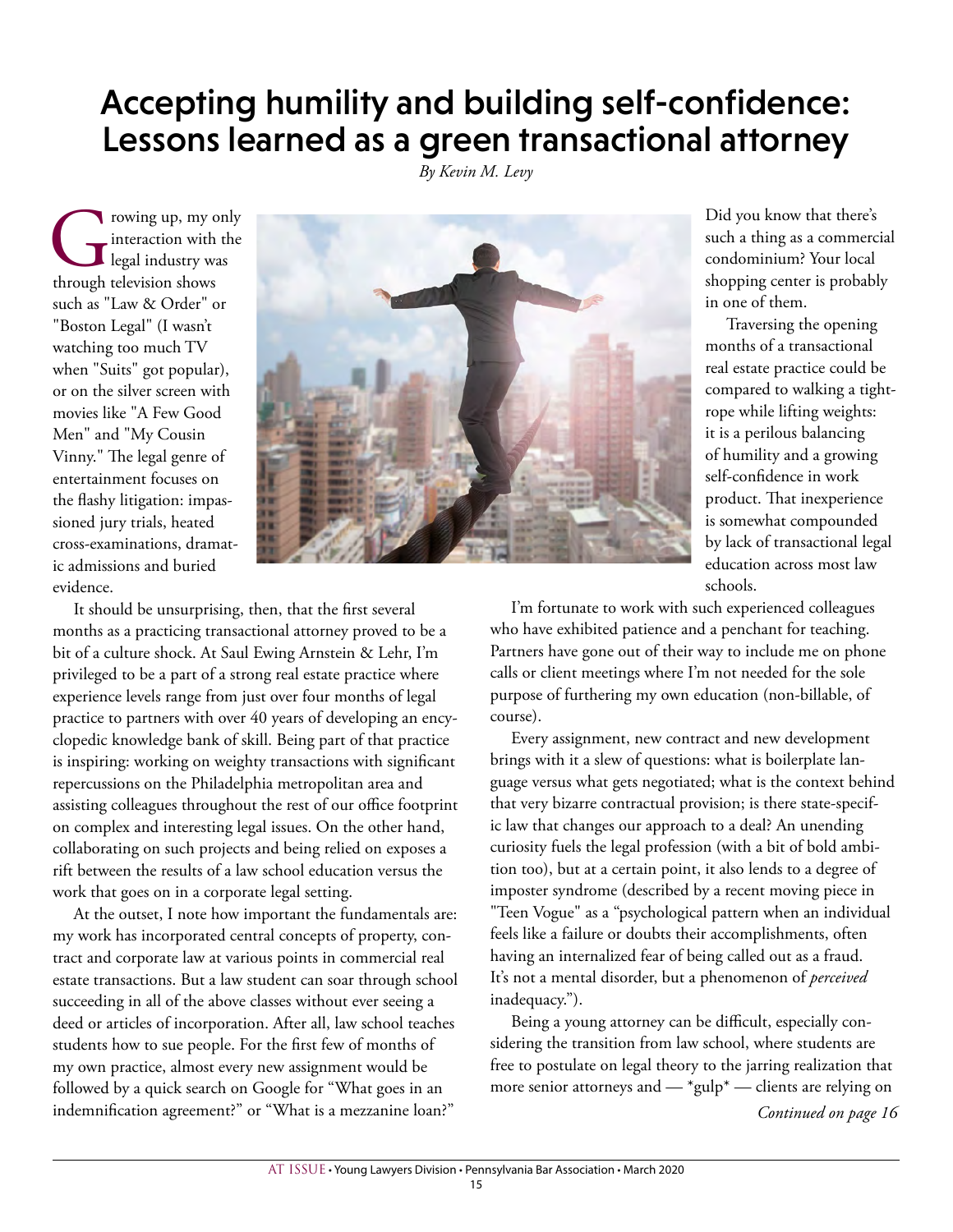### Lessons learned as a green transactional attorney

*Continued from page 15*

you for your legal conclusions.

Here are some of the lessons I've learned in my short time as a practicing attorney:

### Ask questions

One of the worst things a young attorney can do is waste time wallowing in doubt and staring at a document without a clue how to proceed. In a firm, it's fairly certain that someone somewhere has previously looked into the issue you're researching. But even the most senior partner has their own questions or has to do their own research. As the gimmicky phrase goes, there's a reason they call it "practicing" law we're always expected to continue learning and growing our own skillset and knowledge base. Firms should provide an infrastructure promoting a conducive environment allowing their junior attorneys to ask questions, and junior attorneys should take advantage of those opportunities (without abusing them!).

#### Know your limits

It's hard to know what you don't know until you're asked to do something that you are entirely ill-equipped to handle. All junior associates will be asked to pull late nights and work on issues above their paygrade, but just treading water can lead to burnout. Just as it's important to ask questions on the legal issues you don't entirely understand, it's equally important to ask for help when you're underwater. Additionally, volunteering for an assignment can show your eagerness, but all attorneys have to be realistic about their own competencies.

### Find a mentor

As a junior associate, my firm assigned a partner to be my writing mentor and assigned another associate as my social/firm life mentor. These firm-designated mentors are vitally important for establishing expectations and creating a regimented educational pipeline. They can also advise on firm etiquette: there's no such thing as a stupid question, but there are some questions that don't need to be answered by the department chair.

Every new assignment, every new contract, every new concept is a challenge—a legal mountain waiting to be climbed. They can also be daunting, revealing inexperience, exposing unease and discomfort, too. But all of these experiences should be treated for what they are: an opportunity to learn.

#### Make a commitment to your non-billable work

For attorneys in private practice, billing is always on our minds. It determines profitability, compensation, and—eventually—partnership decisions. But attorneys are incredibly blessed with the privileges of education, status, and immense legal power. Lawyers continue a storied profession of pushing the law forward to help the needy, and pro bono service is a staple of legal life. Cynically, though, pro bono and other non-billable work is vitally important for junior attorneys for both filling time and gaining incredible experience that might not come for years. For instance, I've recently negotiated from start to finish a simple license agreement on behalf of a pro bono client and corresponded directly with the client and opposing counsel. Contributing to that pro bono matter gave me ownership in a matter that I might not otherwise have experienced.

Every lawyer owes to their clients duties of competence and diligence. Nascent attorneys are no exception—every junior associate I've worked with at my own firm and my classmates from law school are hungry for knowledge and are eager to learn more to grow stronger within their professions. We junior attorneys are inspired and can be fascinated by complex legal issues that would make our relatives groan when they ask, "How is work going"? We'll face our losses and our trying times, but we should remember that each attorney that has come before us has dealt with the same struggles. In turn, we will one day become the bridge builders for the new generation of attorneys, and it will be imperative to pass our fortunes and misfortunes forward. Until then, it will be many long nights and frustrations, but also unending gratitude.



*Kevin M. Levy is an associate in Saul Ewing Arnstein & Lehr's real estate practice focusing on all aspects of transactional real estate law. He was admitted to the bar in October 2019. Levy can be reached at Kevin.Levy@saul.com.*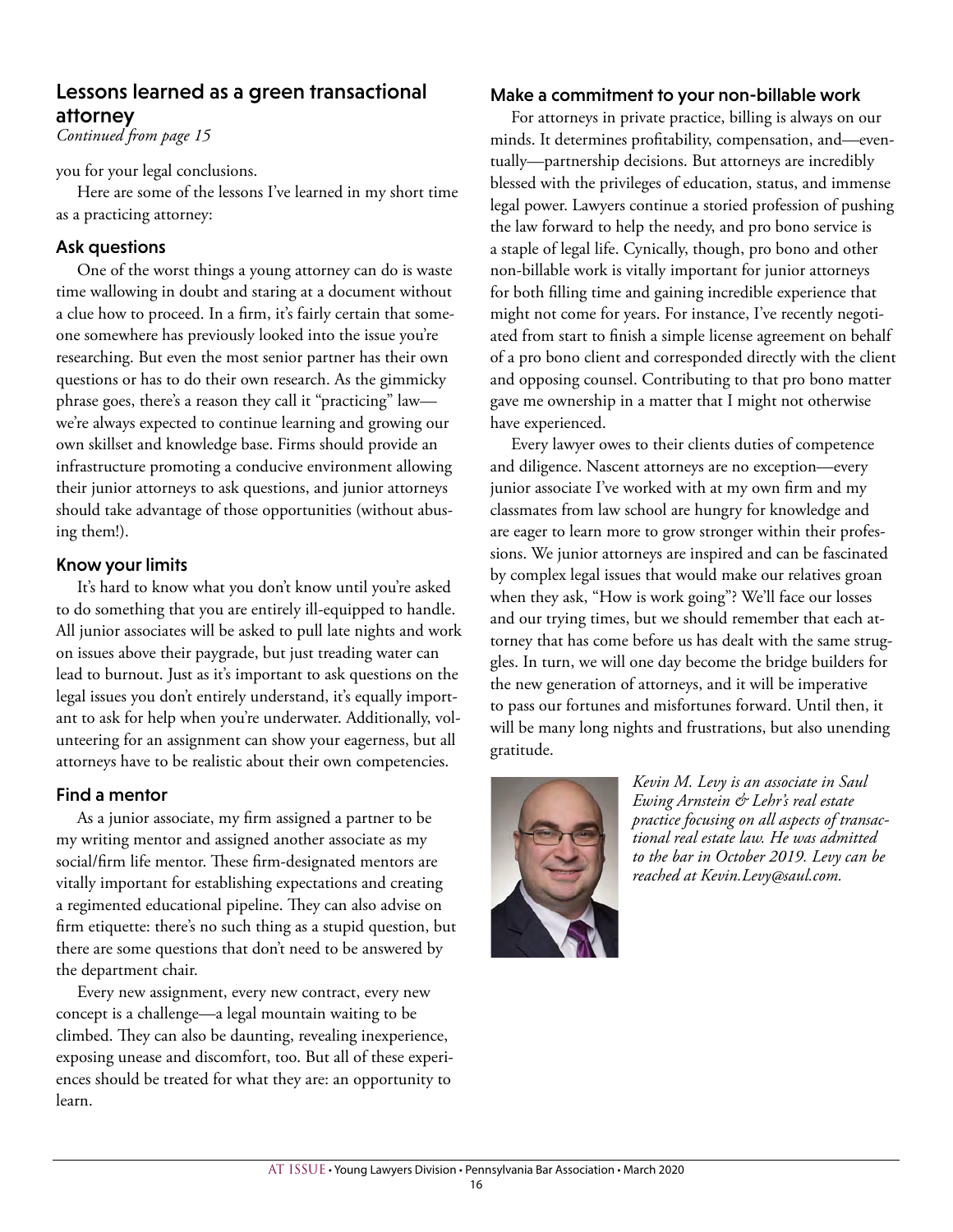# Planning for a digital estate

*By Brandon O'Connor*

We live in a digital world, where<br>
no longer exist in physical form.<br>
Although a family photo album is more likely some of our most prized assets no longer exist in physical form. to be stored on a shared Google Drive than at grandma's house these days, the photos are no less important. Therefore, our clients still wish to pass them onto the next generation. But how do we implement this digital asset into an enforceable estate plan? As the young and presumably tech-savvy attorney in the office, your partners may be looking to you for the answer.

### What is a digital asset?

The most recently proposed definition in Pennsylvania for "digital asset" is "an electronic record in which an individual has a right or interest." SB 827, Session 2017, § 3902. This

broad definition could conceivably include text messages, emails, digital music files, digital photographs and drawings, social media profiles, etc.

Access to these often password-protected digital assets after death is one of the biggest hurdles. Therefore, it is important to know what digital assets your clients consider valuable and to understand how each is stored and accessed.

### What is the current state of the law?

Currently, there is no specific law regarding digital assets, only proposed legislation. On Oct.28, 2019, the Pennsylvania Senate passed SB 827, Session 2017, titled the Revised Uniform Fiduciary Access to Digital Assets Act (the bill). The nill has been given to the House for review, revision and vote.

The bill proposes to provide the owner of a digital asset the right, during his or her lifetime, through "online tools" like the Google plan described in Section III or "in a will, trust, power of attorney or other record, [to] allow or prohibit disclosure to a fiduciary of some or all of the user's digital assets, including the content of electronic communications sent or received by the user ..." even to the extent the direction " ... overrides a contrary provision in a terms-of-service agreement."

If the bill becomes law, estate planning attorneys will be able to: (i) implement an enforceable digital asset estate plan



for their clients, including granting fiduciaries access to digital assets and drafting dispositive provisions in a will or trust, and (ii) explain to clients that in the absence of a direction in their estate plan regarding digital assets that the terms-ofservice with each individual digital asset provider will control access to the digital asset after their death.

#### How can attorneys plan without the bill?

Because the bill is not law, the testamentary transfer or non-transfer of a digital asset is currently controlled by a contract, rather than via will or intestacy. The controlling contract for a digital asset is often the terms of service one agrees to when starting a service or purchasing an electronic device.

While the vast majority of users likely do not read the lengthy terms of service (lawyers included), it can be determinative on what happens to a digital asset after death. For example, the terms of service for iCloud, the remote storage iPhones utilize to store digital assets, state:

"Unless otherwise required by law, You agree that your Account is non-transferable and that any rights to your Apple ID or Content within your Account terminate upon your death. Upon receipt of a copy of a death cer-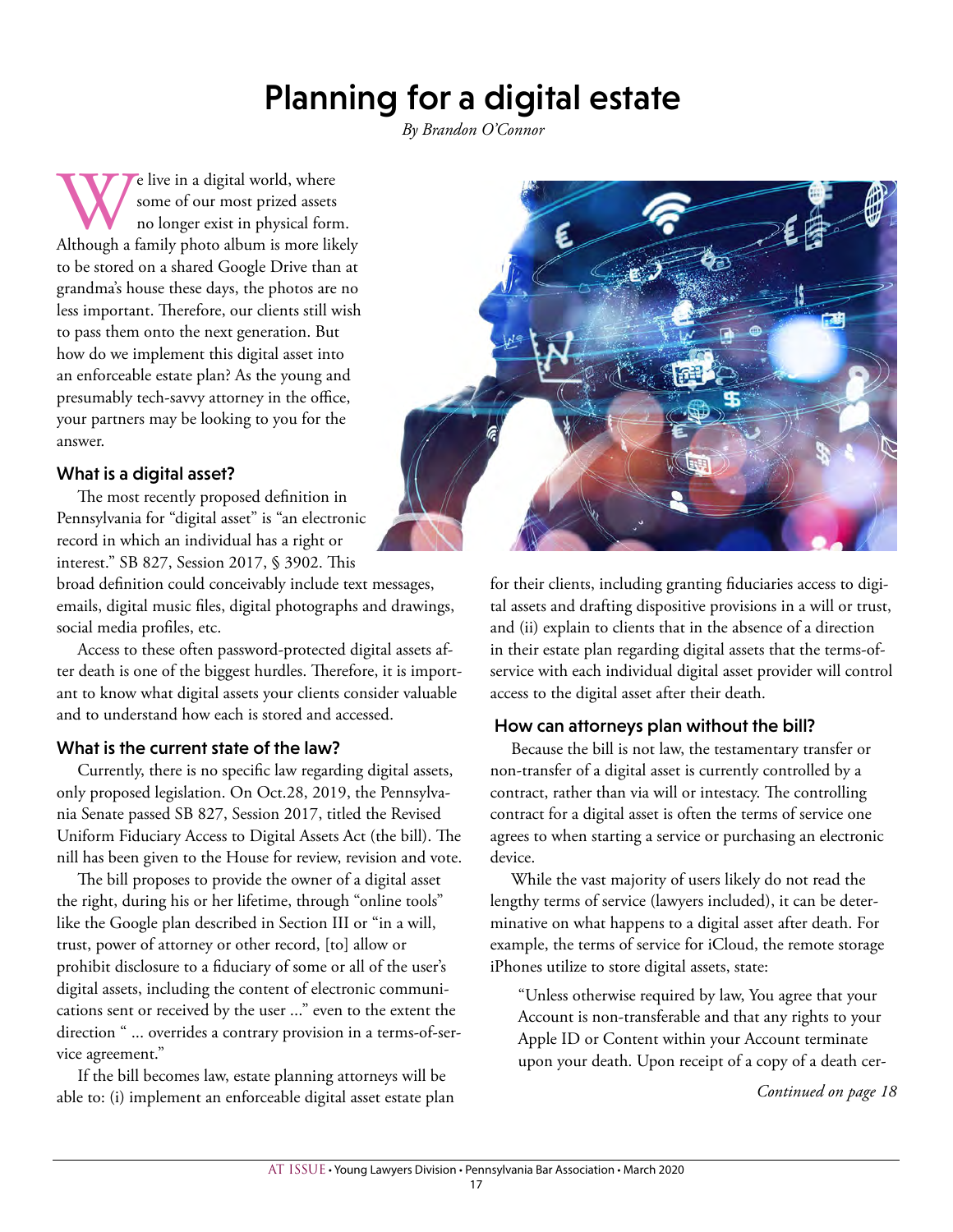### Planning for a digital estate

*Continued from page 17*

tificate your Account may be terminated and all Content within your Account deleted."

What this means is that one cannot, by will or beneficiary designation, determine who inherits an iCloud account and its contents.

Under Apple's iCloud parameters, how can we help our clients plan? One option is to suggest backing up the data stored on iCloud to a personally owned local storage device, such as a hard drive, and then make a specific gift of the item in the client's will. Alternatively, if a client does not want anyone to have access to his iCloud, we can include a direction in his will for the executor to present the death certificate to Apple to delete the account and its contents per the terms of service.

Google, on the other hand, utilizes an "online tool" function, as mentioned in the bill. The tool is a quasi-beneficiary designation procedure for providing access to a Google account after it becomes inactive, presumably due to the death or incapacity of the account holder. This service can be accessed in Google's account settings, under the "Data & Personalization" tab via the "Make a plan for your account" option.

The tool allows the account holder to:

- Determine how long the account should be inactive before Google implements the plan (3-18 months). Google will notify the account holder via email that his account is almost to the inactive stage. If the account holder fails to respond and the inactivity period expires, the plan proceeds;
- Send a customized autoreply message to emails and other correspondences the account receives (e.g., messages sent to your YouTube Account) after the inactivity period expires. This is an opportunity to let people know that the account holder has stopped using his Gmail or other Google service and, if desired, include a final message from the account holder;
- Choose up to 10 people who, once the inactivity period expires, will be contacted and given access to the account for three months to recover the account holder's digital assets;
- Choose what part(s) of the account the chosen digital beneficiaries have access to, e.g., any combination of photos, YouTube account, contacts, Google drives, emails, etc.



When making these choices, the account holder should be cognizant of what they are sharing. You do not get to pick and choose within these categories what the digital beneficiaries have access to. If you grant access to your emails, it is to all your emails – good, bad and indifferent; and

• Choose whether, after the digital beneficiary's three months of access expires or, alternatively, if no digital beneficiaries are designated upon the expiration of the inactivity period, the account holder would like the Google account terminated and all of its contents deleted.

The great thing about Google's account plan is that it is a tool that estate planning attorneys can utilize now, even with the bill's uncertain future. I suspect that more tech companies will provide online tools like Google's account plan as digital estate planning becomes a more focal issue.

#### Conclusion

When clients contact us to create their estate plans, they are looking for comfort and certainty. Unfortunately, digital estate planning currently takes some creativity and does not involve the level of legal certainty that we wish to provide our clients. However, by understanding the extent of our clients' digital estate and their wishes regarding its disposition, we can help them use the tools available to put a plan in place to preserve what is most important to them.



*Brandon O'Connor is an associate with Sullivan Rogers & Feichtel in Mechanicsburg. His practice focuses on estate planning and administration, general and transactional business representation, civil litigation and real estate.*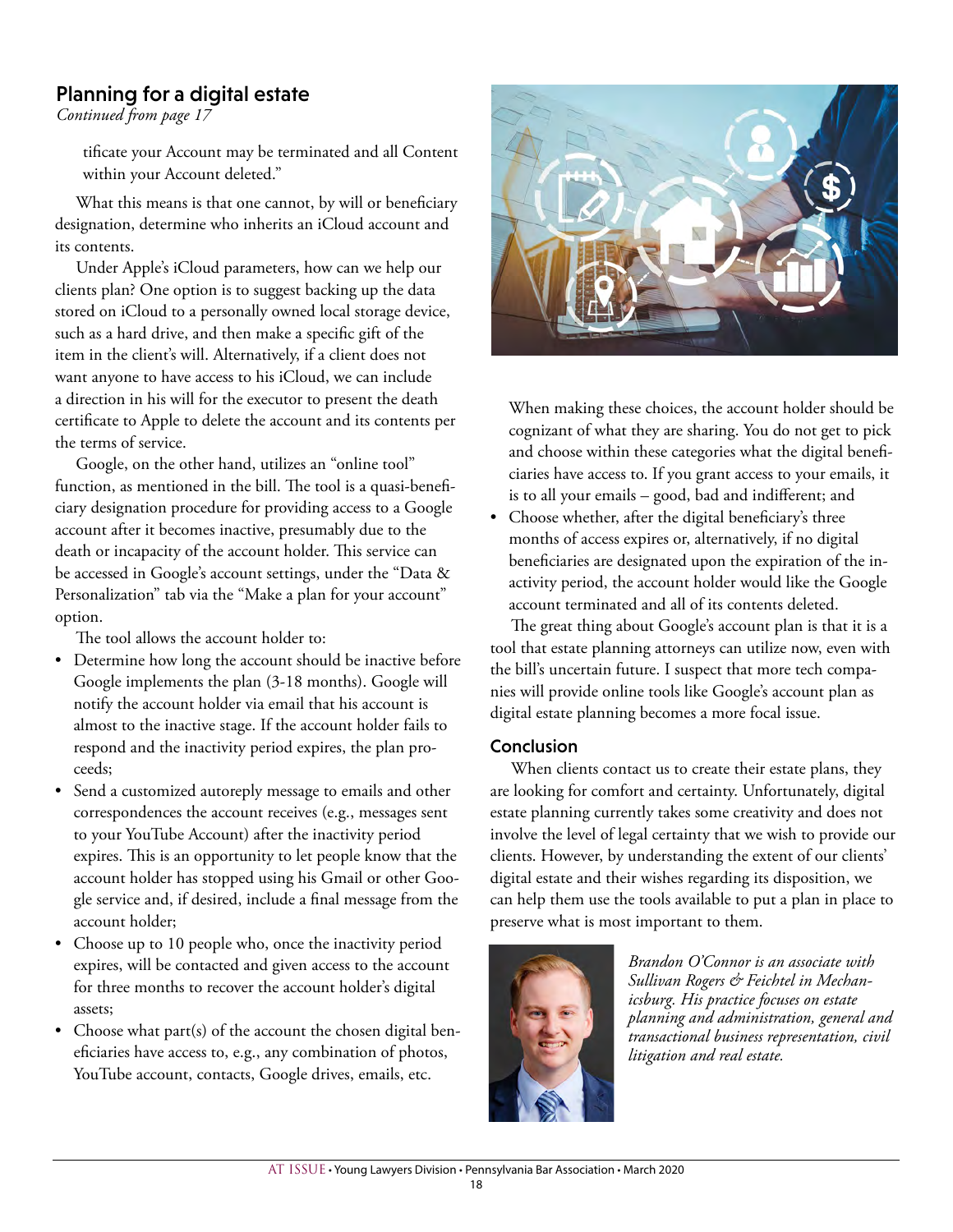# You got the job…Now what? Six ways to stand out as a new associate *By Emily Gorge*

**Congratulations!** You graduated law school, passed the bar exam and landed your first job. You walk into work, greet your colleagues, enter your new office, see the pile of files on your desk, and you wonder what you should do next? Starting out as a new associate is daunting. Law school taught you how to analyze cases and write briefs, but law school probably didn't cover how to manage your first weeks at the office. This article provides six tips I learned that kept me out of trouble in my early days as a new lawyer.

1 Find a Mentor. This is your first assignment as a new asso-<br>ciate. To find a mentor, focus on a lawyer who specializes in an area of law that interests you. Introduce yourself, and offer to help out on projects. A mentor can help you acclimate to the firm environment, answer your questions, guide you on projects and hone your skills.

2 Ask Questions. The biggest mistake a new associate can make is not asking questions. You will not be expected to know the answers to everything in your first weeks. When you start out, there will be things you won't know how to do. Cases and projects are time-sensitive, so you should get your questions answered as soon as you can. If you fail to ask a question and something goes wrong, the lawyers in your firm will wonder why you *didn't* come and ask them for help. Asking questions shows the partners that you are responsible and take your work seriously. The only dumb question is the one that isn't asked.

**3Be Conscientious.** Don't sit around your office idly wait-<br>ing until a project comes your way. Be proactive and seek out work. The partners of a firm like to see a new associate who is a self-starter. Finding your own projects will introduce you to lawyers in the firm, and give you valuable experience. It will also give you a chance to explore areas of law that interest you. But, note that you should not take on more projects than you can manage. Law projects are time sensitive, and if you are buried under a pile of projects, you will not be able to meet deadlines. That will make for unhappy colleagues. Pick out no more than one or two projects at a time. If lawyers see that you are willing to help out around the firm and can manage the workload well, they will be more likely to assist you when you need it.

**4 Use a Calendar.** If you didn't use a planner in law school, you should start using one now. The planner should be

in a format you're comfortable using, whether electronic or in book form. When you are handling four, five, or six projects at one time, the deadlines and due dates pile up, and sneak up on you before you know it. Use the planner to mark important dates, like trials, depositions, due dates for discovery, or the expiration of a statute of limitations. There is nothing worse than having to explain to a partner that you blew a deadline on a case because you failed to keep track of due dates.

**5Use Firm Resources Responsibly.** Legal search engines and programs were probably free resources for you in law school, but that is not true in law firms. Once activated, legal search engines charge by the minute. Don't be the new associate who racks up hundreds of dollars in legal search engine bills because you left the browser window open when you went out to lunch. When you start at the firm, find out which search engines are free to access and those that are not. Further, if there is a program or piece of technology that you don't know how to use, ask for help before you start pushing buttons or rearranging files. Asking questions will save you stress ... and your colleagues' work!

**6 Be Social.** It's very easy to give in to the urge to snuggle up in your pajamas and watch Netflix at the end of a long workday. As a new member of the firm, however, you should make an effort to socialize, both with your colleagues, and the people in the community where you live. Go out to dinner with a colleague and get to know them. Lend your legal expertise to your community by joining committees and organizations. People appreciate professionals who have a special set of skills and are willing to give time to help the community. Your community involvement may also attract business to your firm. And, don't forget about your friends and family. Make time to see them regularly. Remember, there is more to life than just your job!



*Emily J. Gorge is an associate at Graham & Mauer PC. She earned her B.A. summa cum laude from Susquehanna University and her J.D. from Widener University Delaware Law School. In her third year of law school, Emily worked for the Chester County District Attorney's Office as a certified legal intern. She practices in the field of personal injury and focuses her practice on auto accidents.*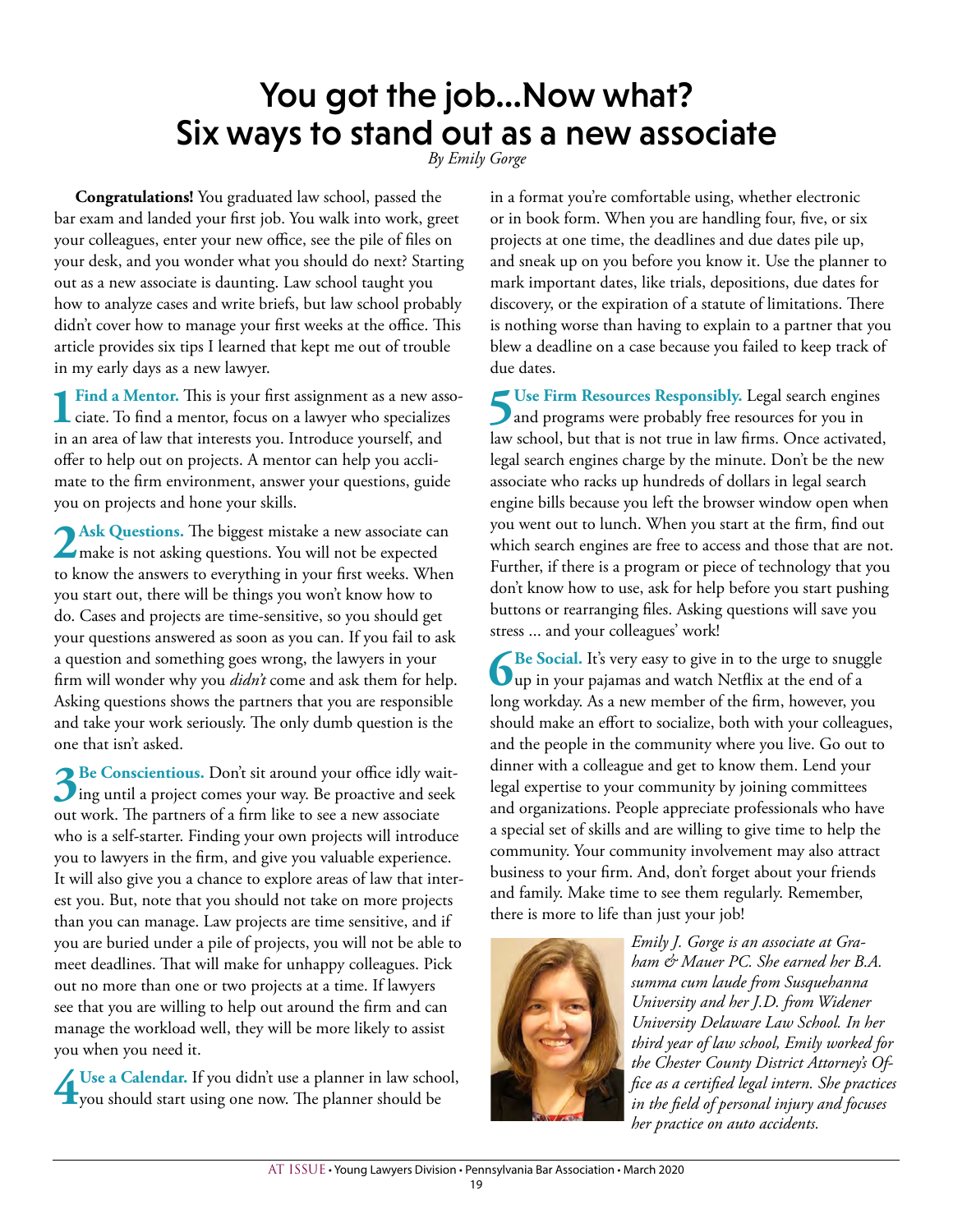### Save the date:

# Young **Lawyers Summer** Summit July 22-24 Nittany Lion Inn



# Wills for Heroes



A program cosponsored by the PBA Young Lawyers Division, Wills for Heroes provides free basic estate planning documents to first responders and military veterans in Pennsylvania. Wills for Heroes provides police, fire, emergency medical personnel, other first responders and military

veterans – those on the frontlines for our personal safety – the tools they need to prepare adequately for the future.

Programs are staffed by lawyer volunteers and are conveniently offered to first responders at meeting halls and police and fire stations.

#### Want to bring Wills for Heroes to your county?

Click here for a list of county coordinators.

For more information, contact the YLD or one of the Pennsylvania program directors:

- Dan McKenna
- Sandra A. Romaszewski
- Lisa Shearman

#### Want to be a volunteer? Click **here**.

#### Upcoming W4H County Events

- March 14 FOP Lodge #5 Headquarters, Philadelphia County
- March 14 Lancaster County Public Safety Training Center, Lancaster County
- March 21 Widener University Commonwealth Law School, Dauphin County
- March 28 Garrettford-Drexel Hill Fire Company, Delaware County
- April 4 TBD, Lycoming County
- April 18 Chalfont Fire Company, Bucks County
- April 25 TBD, Susquehanna County
- May 2 TBD, Lehigh County
- June 6 Pennsylvania Bar Institute, Cumberland County Check the **YLD Wills for Heroes webpage** throughout the

year to see events or to sign up to volunteer.